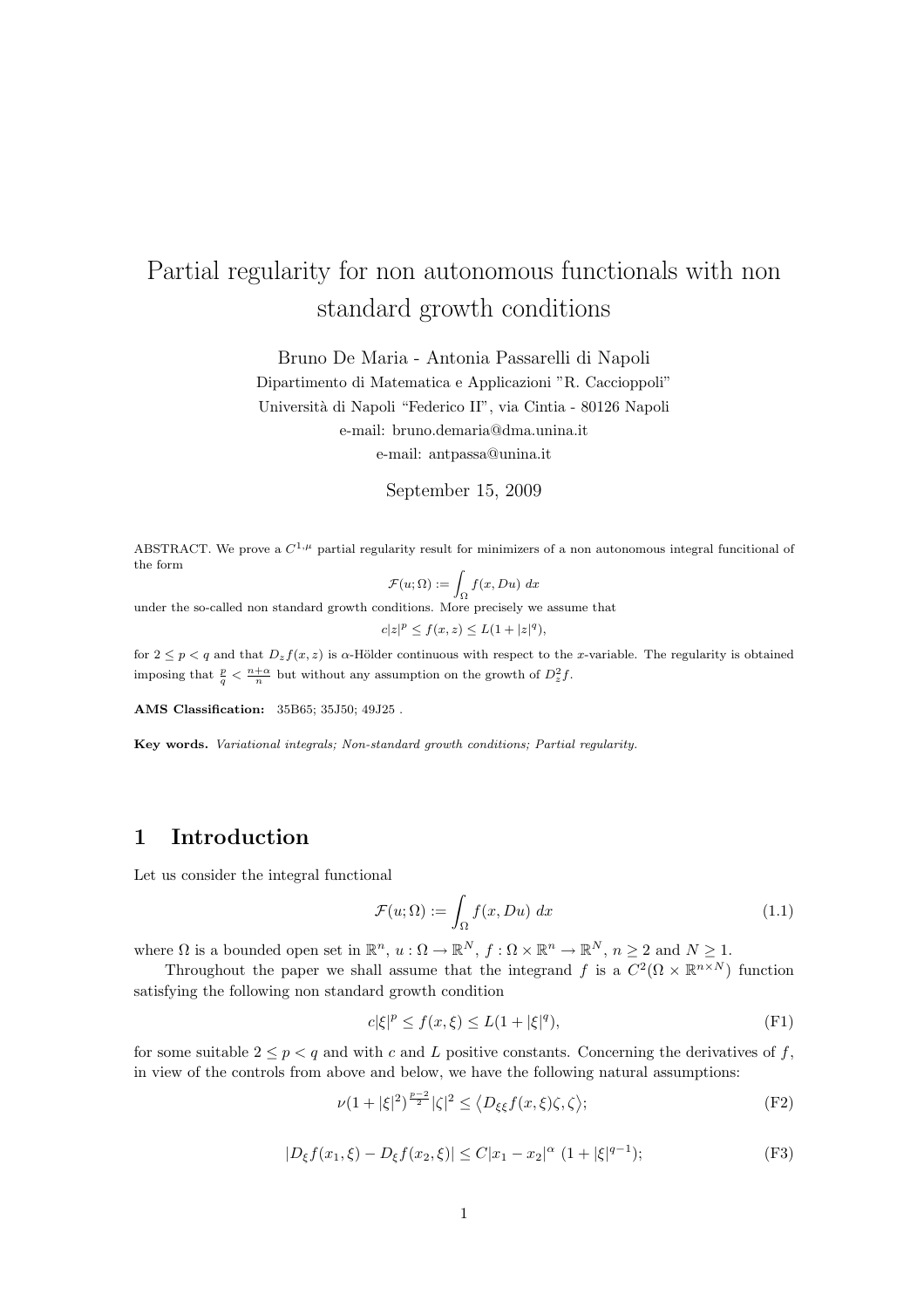for any  $\xi, \zeta, \xi_1, \xi_2 \in \mathbb{R}^{nN}$ , for any  $x, x_1, x_2 \in \Omega$  and where C and  $\nu$  are positive constants. Then by assumption (F1) we are dealing with functionals satisfying the so-called non standard growth conditions.

The study of the properties of minimizers of such functionals started with a series of seminal papers by Marcellini (see [16, 17]), in case of autonomous functionals. From the very beginning it has been clear that, even in the scalar case, no regularity can be expected if the exponents p and q are too far apart.

In fact, Marcellini himself produced an example of functional with non standard growth conditions having unbounded minimizers (see [12] and [15]).

On the other hand if the ratio

$$
\frac{q}{p} \le c(n) \to 1\tag{1.2}
$$

as  $n \to +\infty$  many regularity results are available both in the scalar and in the vectorial setting. The starting issue in treating the regularity of minimizers is to show the higher integrability of the gradient. In this direction we quote [8, 9, 10, 11, 18]. We stress that, in this setting, this kind of regularity is crucial; indeed, since many apriori estimates depend on the  $L<sup>q</sup>$  norm because of the right hand side of  $(F2)$ , the first step in the analysis of the regularity of minimizers is just to improve the integrability of  $Du$  from  $L^p$  to  $L^q$ .

On the other hand  $C^{1,\mu}$  partial regularity results have been established (see [4], [19]), without using higher integrability of the gradient, by means of a blow up argument. It is worth pointing out that all the quoted results concern autonomous functionals.

Only recently, the study of the regularity of non autonomous functionals with non standard growth produced both higher integrability and  $C^{1,\mu}$  partial regularity. In particular, we quote the paper  $[10]$  by Esposito, Leonetti and Mingione where, under the above assumptions on  $f$ , it has been proved that a minimizer  $u \in W^{1,p}_{loc}(\Omega)$  of  $\mathcal F$  actually belongs to  $W^{1,q}_{loc}(\Omega)$  if  $\frac{q}{p} < \frac{n+\alpha}{n}$ , provided that for the functional  $\mathcal F$  does not occur the Lavrentiev Phenomenon. More precisely, introducing for a fixed ball  $B_R \subset\subset \Omega$  and for every  $u \in W^{1,p}(B_R)$  the gap functional relative to  $\mathcal{F}$ :

$$
\mathcal{L}(u, B_R) := \bar{\mathcal{F}}(u) - \mathcal{F}(u), \qquad \mathcal{L}(u, B_R) := 0 \quad \text{if} \quad \mathcal{F}(u) = +\infty
$$

where  $\bar{\mathcal{F}}$  is the sequentially lower semicontinuous (s.l.s.) envelope of  $\mathcal{F}$ :

$$
\bar{\mathcal{F}} := \sup \left\{ \mathcal{G} : W^{1,p}(B_R) \to [0, +\infty] : \mathcal{G} \quad \text{is s.l.s.,} \quad \mathcal{G} \leq \mathcal{F} \quad \text{on} \quad W^{1,p}(B_R) \cap W^{1,q}(B_R) \right\},
$$

the requirement is that:

$$
\mathcal{L}(u, B_R) = 0, \quad \text{for any} \quad B_R \subset\subset \Omega. \tag{F4}
$$

When the dependence on  $x$  is allowed, it is clear that a bound similar to  $(1.2)$  has to be assumed with  $c(n)$  replaced by  $c(n, \alpha)$  where  $\alpha$  is the Hölder continuity exponent appearing in (F3). More precisely Esposito, Leonetti and Mingione proved in [10] that a sufficient condition in order to have that a  $W^{1,p}$  local minimizer of  $\mathcal F$  belongs to  $W^{1,q}$  is

$$
\frac{q}{p} < \frac{n+\alpha}{n}.\tag{1.3}
$$

Actually, by mean of a counterexample, in [10] the authors showed that (1.3) cannot be avoided in order to prove higher integrability of minimizers. In fact, if  $\frac{q}{p} > \frac{n+\alpha}{n}$  there are local minimizers  $u \in W^{1,p}_{loc}$  of suitable functionals such that  $u \notin W^{1,q}_{loc}$ .

In [6] assuming (1.3), Bildhauer and Fuchs prove  $C^{1,\mu}$  partial regularity assuming that  $D_{\xi}f$  is Lipschitz continuous with respect to x and that the second derivative of f with respect to  $\xi$  have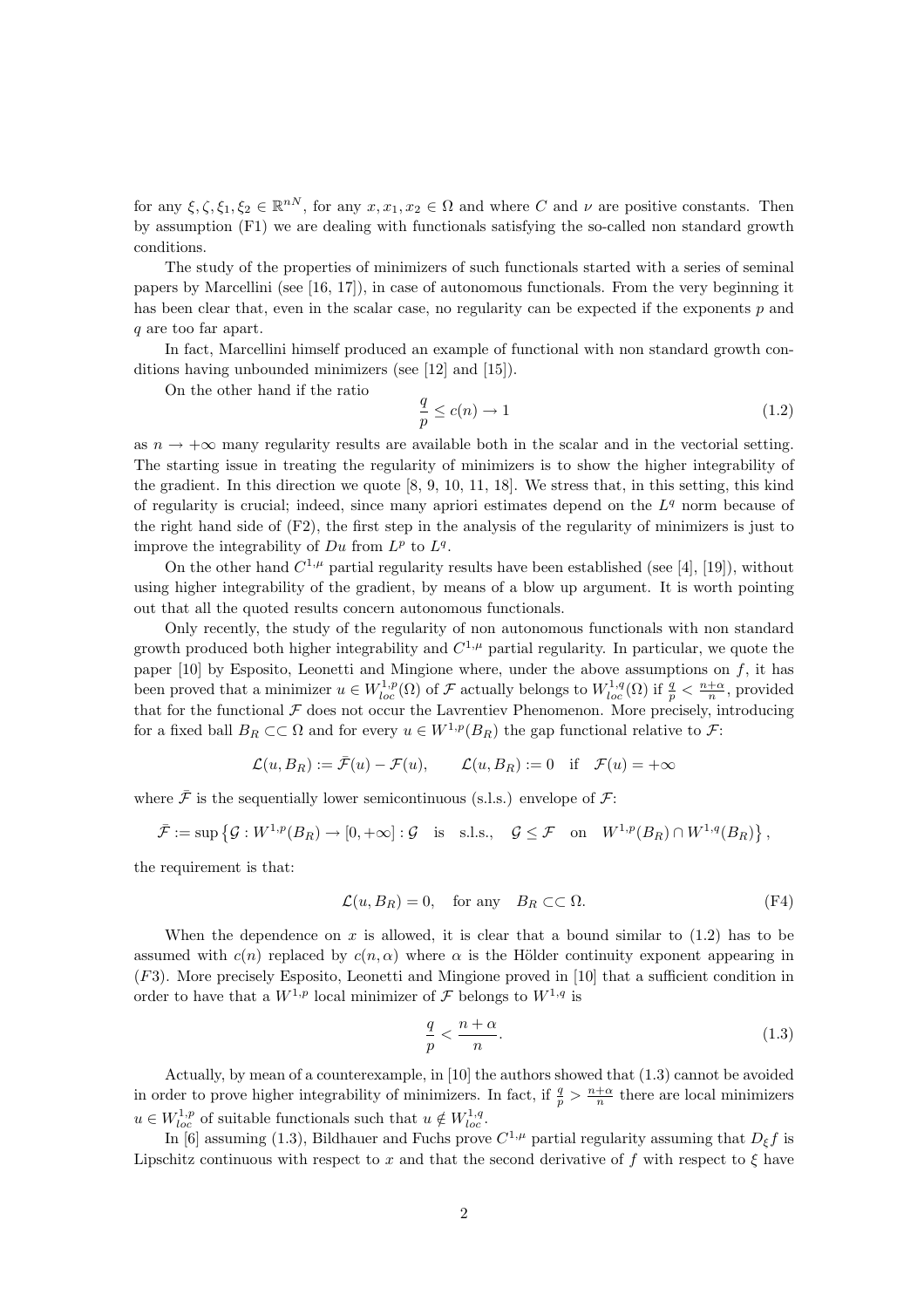a  $(q-2)$ -power type growth. These assumptions are stronger than the usual when one tries to establish  $C^{1,\mu}$  partial regularity results.

The aim of the present paper is to remove these stronger assumptions on f showing that  $C^{1,\mu}$ partial regularity still hold for minimizers. In fact we are able to prove the following

**Theorem 1.1.** Let  $f \in C^2(\Omega \times \mathbb{R}^{n \times N})$  satisfy the assumptions (F1), (F2), (F3), (F4) and let  $u \in W_{loc}^{1,p}(\Omega;\mathbb{R}^N)$  be a local minimizer of F. Assume that  $p \geq 2$  and  $(1.3)$  holds. Then there exists an open subset  $\Omega_0$  of  $\Omega$  such that

$$
|\Omega \setminus \Omega_0| = 0
$$

and  $u \in C^{1,\mu}(\Omega_0; \mathbb{R}^N)$  for some  $\mu \in (0,1)$ .

Our proof is based on a decay estimate for the excess function which measures how far the gradient of minimizers is far from being constant in a ball  $B_R(x_0)$ . In our case the excess is defined as

$$
E(x,r) = \int_{B_r(x)} |Du - (Du)_r|^2 + |Du - (Du)_r|^p + r^{\beta}.
$$

with  $\delta < \alpha$ , where  $\alpha$  is the Hölder continuity exponent appearing in (F3).

We shall prove the decay estimate by using a standard argument consisting in blowing up the solution in small balls and reducing the problem to the study of convergence of minimizers of a suitable rescaled functionals in the unit ball. A useful tool in order to let this argument work is the higher integrability of the minimizers of the rescaled functionals. Note that we need an higher integrability result which is uniform with respect to the rescaling procedure. Hence we cannot use the result in [10] and the higher integrability result will be proved in Proposition 3.1.

Even though the result in [10] holds true for  $p > 1$ , here we confine ourselves tho the case  $p \geq 2$  in order to avoid the heavy technicalities needed to treat the case  $1 < p < 2$ , which, however, will be faced into the forthcoming paper [7].

We also mention that by the method introduced in [14] we are able to estimate the Hausdorff dimension of the singular set. In fact we have the following

**Theorem 1.2.** Under the same assumptions on f, p and q as in Theorem 1.1, if  $u \in W^{1,p}_{loc}(\Omega;\mathbb{R}^N)$ is a local minimizer of  $\mathcal F$  then

$$
dim_{\mathcal{H}}(\Omega \setminus \Omega_0) < n - \frac{\alpha}{2}p \tag{1.4}
$$

where  $\alpha$  is the exponent appearing in (F3).

### 2 Preliminaries

In this section we recall some standard definitions and collect several Lemmas that we shall need to establish our main result.

First of all we recall the definition of local minimizer for a functional with nonstandard growth conditions.

**Definition 2.1.** A function  $u \in W_{loc}^{1,1}(\Omega, \mathbb{R}^N)$  is a local minimizer of  $\mathcal F$  if  $x \to f(x, Du(x)) \in$  $L^1_{loc}(\Omega)$  and

$$
\int_{supp\,\varphi} f(x,Du) \, dx \le \int_{supp\,\varphi} f(x,Du+D\varphi) \, dx,
$$

for any  $\varphi \in W_{loc}^{1,1}(\Omega,\mathbb{R}^N)$  with  $supp \varphi \subset \Omega$ .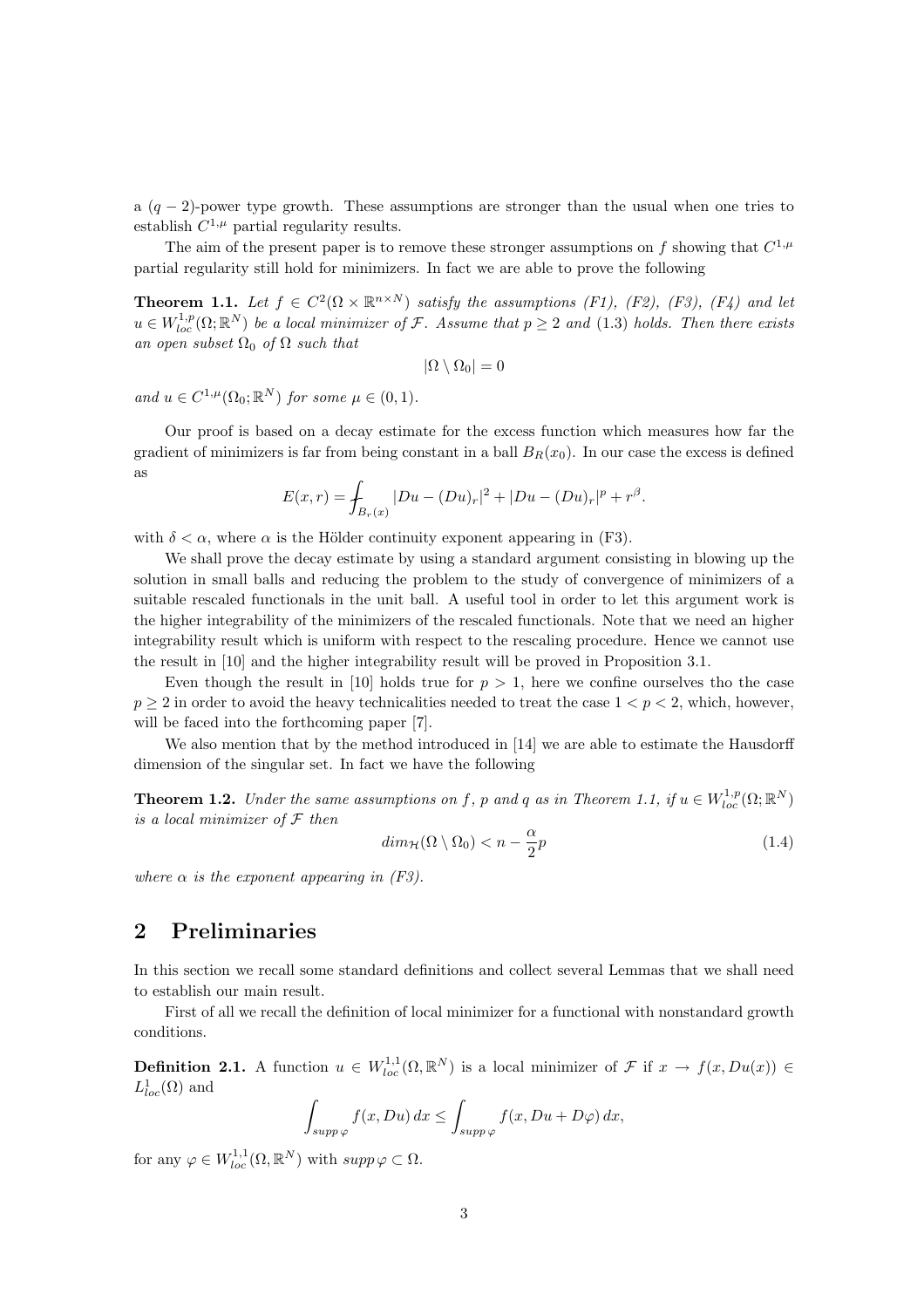The higher integrability of the minimizers will be achieved by means of imbedding theorem in the context of fractional order Sobolev spaces, where we have to use fractional difference quotient. Therefore we introduce the following finite difference operator.

**Definition 2.2.** If  $G : \mathbb{R}^n \to \mathbb{R}^k$  is a vector valued function the finite difference operator for G is defined by

$$
\tau_{s,h}G(x) = G(x + he_s) - G(x)
$$

where  $h \in \mathbb{R}$ ,  $e_s$  is the unit vector in the  $x_s$  direction and  $s \in \{1, \ldots, n\}$ .

The basic properties of the finite difference operator are described in the following proposition whose proof can be found, for example, in [13].

**Proposition 2.3.** Let F and G be two functions such that  $F, G \in W^{1,p}(\Omega)$ , with  $p \geq 1$ , and let us consider the set

$$
\Omega_{|h|} := \{ x \in \Omega : dist(x, \partial \Omega) > |h| \}.
$$

Then

(d1)  $\tau_{s,h}F \in W^{1,p}(\Omega)$  and

$$
D_i(\tau_{s,h}F) = \tau_{s,h}(D_iF).
$$

(d2) If at least one of the functions F or G has support contained in  $\Omega_{h}$  then

$$
\int_{\Omega} F \,\tau_{s,h} G \,dx = -\int_{\Omega} G \,\tau_{s,-h} F \,dx.
$$

(d3) We have

$$
\tau_{s,h}(FG)(x) = F(x + he_s)\tau_{s,h}G(x) + G(x)\tau_{s,h}F(x).
$$

Next result about finite difference operator is a kind of integral version of Lagrange Theorem. **Lemma 2.4.** If  $0 < \rho < R$ ,  $|h| < R - \rho$ ,  $1 \le p < +\infty$ ,  $s \in \{1, ..., n\}$  and  $F, D_s F \in L^p(B_R)$  then

$$
\int_{B_{\rho}} |\tau_{s,h} F(x)|^p \ dx \le |h|^p \int_{B_R} |D_s F(x)|^p \ dx.
$$
\n(2.1)

Moreover

$$
\int_{B_{\rho}} |F(x+he_s)|^p \ dx \le c(n,p) \int_{B_R} |F(x)|^p \ dx.
$$
\n(2.2)

Next Lemma, useful to estimate the different quotient of a function, is of particular interest for us.

**Lemma 2.5.** For every  $p > 1$  and  $G : B_R \to \mathbb{R}^k$  there exists a positive constant  $c \equiv c(k, p)$  such that

$$
|\tau_{s,h}((1+|G(x)|^2)^{(p-2)/4}G(x))|^2 \le c(1+|G(x)|^2+|G(x+he_s)|^2)^{(p-2)/2}|\tau_{s,h}G(x)|^2
$$

for every  $x \in B_\rho$ , with  $|h| < \frac{R-\rho}{2}$  and every  $s \in \{1, \ldots, n\}$ .

Now we recall the fundamental embedding properties for fractional order Sobolev spaces. (For the proof see, for example, [5]).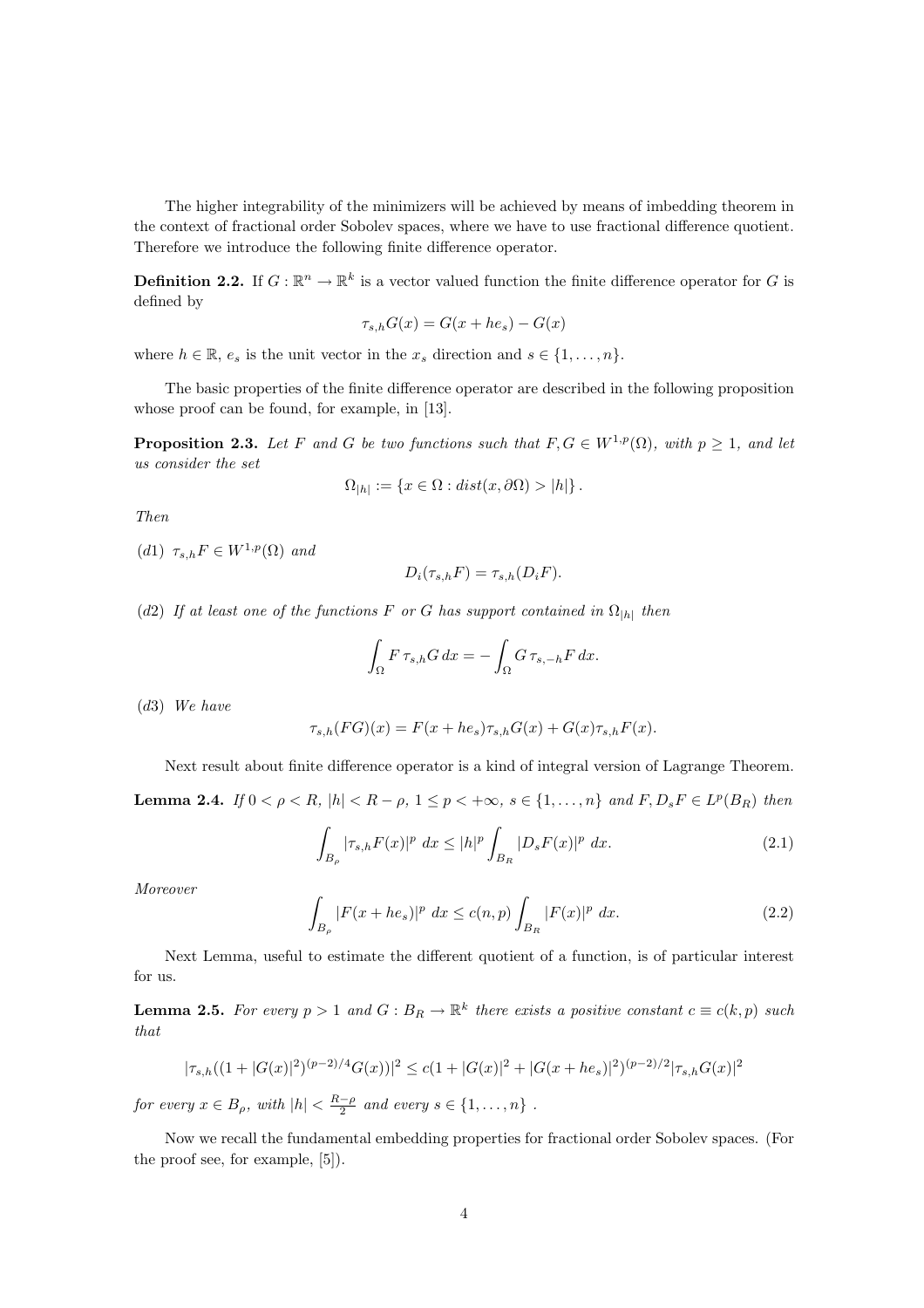**Lemma 2.6.** If  $F: \mathbb{R}^n \to \mathbb{R}^N$ ,  $F \in L^2(B_R)$  and for some  $\rho \in (0, R)$ ,  $\beta \in (0, 1]$ ,  $M > 0$ , we have that

$$
\sum_{s=1}^{n} \int_{B_{\rho}} |\tau_{s,h} F(x)|^2 \ dx \le M^2 |h|^{2\beta}
$$

for every h with  $|h| < \frac{R-\rho}{2}$ , then  $F \in W^{k,2}(B_\rho;\mathbb{R}^N) \cap L^{\frac{2n}{n-2k}}(B_\rho;\mathbb{R}^N)$  for every  $k \in (0,\beta)$  and

$$
||F||_{L^{\frac{2n}{n-2k}}(B_{\rho})} \leq c\left(M + ||F||_{L^{2}(B_{R})}\right),
$$

with  $c \equiv c(n, N, R, \rho, \beta, k)$ .

Let us recall that the singular set  $\Sigma$  of a local minimizer u of the functional  $\mathcal F$  is included in the set of non-Lebesgue points of the gradient of  $u$ . Therefore the estimate for the Hausdorff dimension of  $\Sigma$  is an immediate corollary of the higher integrability result stated in Proposition 3.1 in the next section through the application of the following proposition that can be found, for example, in [14].

**Lemma 2.7.** Let  $v \in W^{\theta,p}(\Omega,\mathbb{R}^N)$  where  $\theta \in (0,1), p > 1$  and set

$$
A:=\left\{x\in \Omega: \limsup_{\rho\to 0^+}\int_{B(x,\rho)}|v(y)-(v)_{x,\rho}|^p~dy>0\right\}\cup\left\{x\in \Omega: \limsup_{\rho\to 0^+}|(v)_{x,\rho}|=+\infty\right\}.
$$

Then  $dim_{\mathcal{H}}(A) \leq n - \theta p$ .

Next Lemma finds an important application in the so called hole-filling method. Its proof can be found in [13].

**Lemma 2.8.** Let  $h : [\rho, R_0] \to \mathbb{R}$  be a non-negative bounded function and  $0 < \theta < 1$ ,  $0 \le A$ ,  $0 < \beta$ . Assume that

$$
h(r) \le \frac{A}{(d-r)^{\beta}} + \theta h(d)
$$

for  $\rho \le r < d \le R_0$ . Then

$$
h(\rho) \le \frac{cA}{(R_0 - \rho)^{\beta}},
$$

where  $c = c(\theta, \beta) > 0$ .

Now, for our future needs, we introduce the rescaled functional on the unit ball  $B \equiv B_1(0)$ 

$$
\mathcal{I}(v) := \int_B g(y, Dv) \ dy
$$

where

$$
g(y,\xi) = \frac{f(x_0 + r_0y, A + \lambda\xi) - f(x_0 + r_0y, A) - D_{\xi}f(x_0 + r_0y, A)\lambda\xi}{\lambda^2}.
$$
 (2.3)

Here A is a matrix such that |A| is uniformly bounded by a positive constant M and  $\lambda$  is a parameter such that  $0 < \lambda < 1$ . Next Lemma contains the growth conditions on g.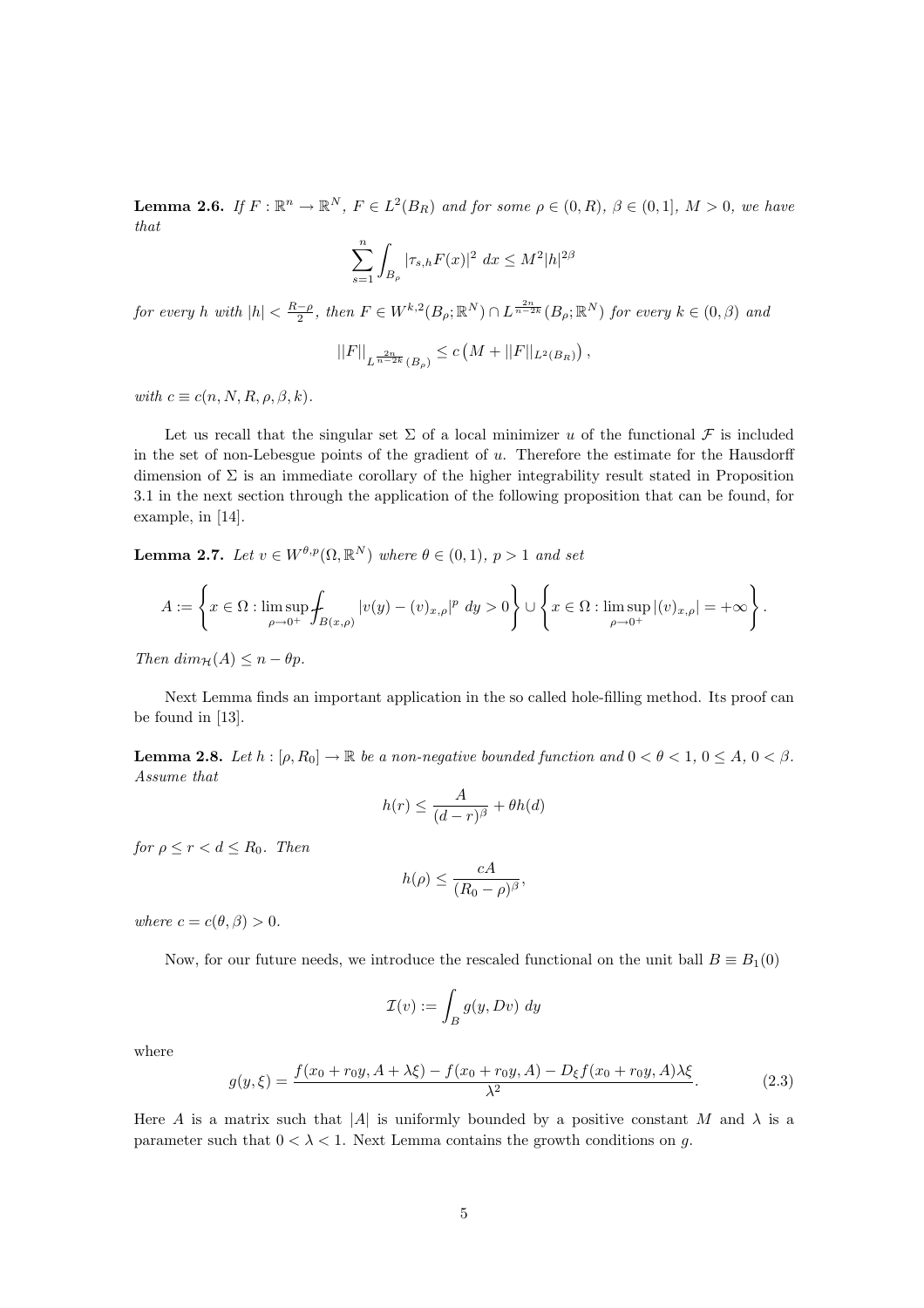**Lemma 2.9.** Let  $p \geq 2$  and let  $f \in C^2(\Omega \times \mathbb{R}^{n \times N})$  be a function satisfying the assumptions (F1), (F2) and (F3). Let  $g(y, \xi)$  be defined by (2.3) then we have

$$
c(|\xi|^2 + \lambda^{p-2}|\xi|^p) \le g(y,\xi) \le c(|\xi|^2 + \lambda^{q-2}|\xi|^q); \tag{I1}
$$

$$
|D_{\xi}g(y,\xi)| \le c(|\xi| + \lambda^{q-2}|\xi|^{q-1});\tag{I2}
$$

$$
|D_{\xi}g(y_1,\xi) - D_{\xi}g(y_2,\xi)| \leq c\frac{r_0^{\alpha}}{\lambda} \ (1 + \lambda^{q-1}|\xi|^{q-1})|y_1 - y_2|^{\alpha};\tag{I3}
$$

$$
c(1+\lambda^2|\xi|^2)^{\frac{p-2}{2}}|\zeta|^2 \le \langle D_{\xi\xi}g(y,\xi)\zeta,\zeta\rangle \tag{I4}
$$

where the constant c depends on M and on q.

*Proof.* The  $(11)$  can be proved as in Lemma 2.3 of  $[3]$  and the  $(12)$  is an immediate consequence of the convexity of g.

Now we prove  $(13)$ . Thanks to the definition of g we have that

$$
D_{\xi}g(y,\xi) = \frac{1}{\lambda}[D_{\xi}f(x_0 + r_0y, A + \lambda\xi) - D_{\xi}f(x_0 + r_0y, A)].
$$

So by (F3) we get

$$
|D_{\xi}g(y_{1},\xi)-D_{\xi}g(y_{2},\xi)| \leq \frac{1}{\lambda}|D_{\xi}f(x_{0}+r_{0}y_{1},A+\lambda\xi)-D_{\xi}f(x_{0}+r_{0}y_{2},A+\lambda\xi)|
$$
  
+ 
$$
\frac{1}{\lambda}|D_{\xi}f(x_{0}+r_{0}y_{1},A)-D_{\xi}f(x_{0}+r_{0}y_{2},A)|
$$
  

$$
\leq \frac{r_{0}^{\alpha}}{\lambda}|y_{1}-y_{2}|^{\alpha}[(1+|A+\lambda\xi|^{q-1})+(1+|A|^{q-1})]
$$
  

$$
\leq \frac{r_{0}^{\alpha}}{\lambda}|y_{1}-y_{2}|^{\alpha}(c(M)+\lambda^{q-1}|\xi|^{q-1}) \leq c\frac{r_{0}^{\alpha}}{\lambda}|y_{1}-y_{2}|^{\alpha}(1+\lambda^{q-1}|\xi|^{q-1}).
$$

where the constant  $c$  depends on  $M$  and on  $q$ .

To prove the (I4) it is enough to develop the second derivatives of q with respect to  $\xi$  and to observe that

 $D_{\xi\xi}g(y,\xi) = D_{\xi\xi}f(x_0+r_0y, A+\lambda\xi).$ 

So we are led to the ellipticity condition  $(F2)$  on  $f$ .

We shall denote by  $MF$  the Hardy-Littlewood maximal function of a function  $F \in L^1_{loc}$ , which is defined as

$$
MF(x) = \sup_{x \in Q} \int_Q |F(y)| dy,
$$

where the supremum is taken over all cubes  $Q \subset \mathbb{R}^n$ , with sides parallel to coordinate axes.

The following Lemma can be found in [2].

**Lemma 2.10.** Let  $u \in W^{1,p}(\mathbb{R}^n, \mathbb{R}^N)$  and  $p \ge 1$ . For every  $K > 0$ , if we set

$$
H_K = \{ x \in \mathbb{R}^n : M(|Du|) \le K \},
$$

then there exists  $v \in W^{1,\infty}(\mathbb{R}^n, \mathbb{R}^N)$  such that  $||Dv||_{\infty} \leq c K$ ,  $v = u$  on  $H_K$ , and

$$
meas(\mathbb{R}^n \setminus H_K) \leq \frac{c||Dv||^p_{L^p}}{K^p}.
$$

 $\Box$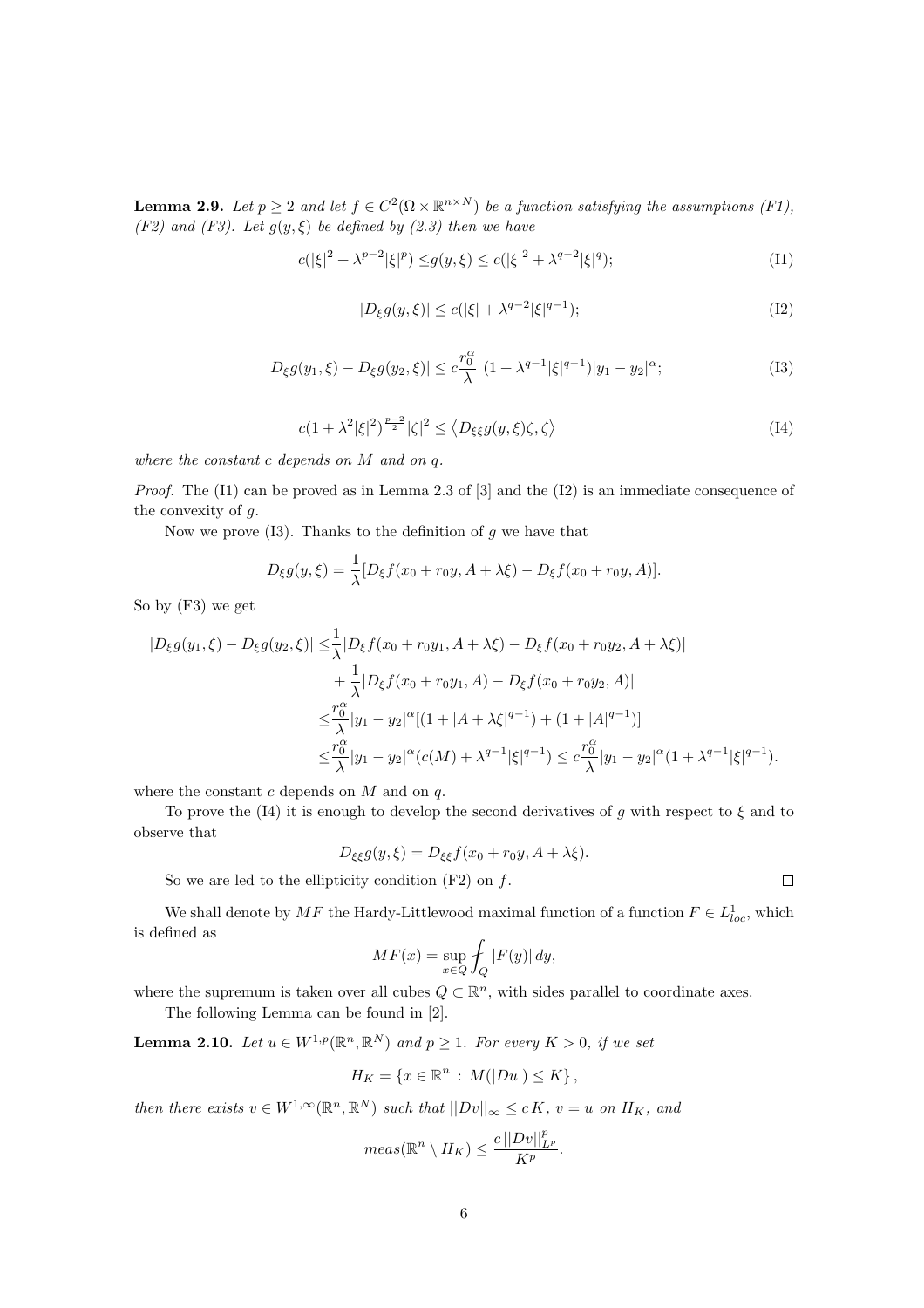## 3 Higher integrability

The first step in the proof of Theorem 1.1 is to obtain an higher integrability result for minimizers of the rescaled functional  $\mathcal I$ . To be more precise we need this result for the following perturbation or I

$$
\mathcal{J}(v) := \int_{B_{\tilde{R}}} g(y, Dv) \, dy + \int_{B_{\tilde{R}}} \frac{D_{\xi} f(x_0 + r_0 y, A)}{\lambda} (Dw - Dv) \, dy.
$$

where  $v \in w + W_0^{1,q}(B_{\tilde{R}})$  and  $x_0, r_0, A$  are the same appearing in the definition of g, therefore  $|A| \leq M$ .

We obtain the higher integrability with the following

**Proposition 3.1.** Let us suppose that  $g \in C^2(B_1(0), \mathbb{R}^{n \times N})$  satisfies the assumptions (I1), (I2), (*I3*) and (*I4*) with  $2 \le p \le q < p$  ( $\frac{n+\alpha}{n}$ )  $g \in C$  ( $D_1(\sigma), \mathbb{R}$ ) subspect the assumptions (11), (12),<br>i. If the function  $v \in W^{1,q}(\Omega; \mathbb{R}^N)$  is a local minimizer of  $\mathcal J$  then there exist  $\delta > 0$ ,  $\sigma > 0$  such that

$$
\int_{B_{\rho}} (|Dv(y)|^2 + \lambda^{q-2} |Dv(y)|^q)^{1+\delta} dy \le c \left( \int_{B_R} (1 + |Dv(y)|^2 + \lambda^{p-2} |Dv(y)|^p) dy \right)^{\sigma}
$$
(3.1)

for every  $B_R \subset\subset \Omega$ ,  $\rho < R$  and for a positive constant c which depends on  $\rho$  and R but does not depend on v and it is also independent of the parameters  $\lambda$ ,  $r_0$  and of the point  $x_0$  appearing in the definition of  $g(y,\xi)$ .

*Proof.* Let us fix a ball  $B_{\tilde{R}} \subset\subset \Omega$ ; by the minimality of  $v \in W^{1,q}(\Omega;\mathbb{R}^N)$  we have

$$
\int_{B_{\tilde{R}}} g(y, Dv) dy \le \int_{B_{\tilde{R}}} g(y, Dv + D\varphi) dy + \int_{B_{\tilde{R}}} \frac{D_{\xi} f(x_0 + r_0 y, A)}{\lambda} D\varphi dy.
$$
 (3.2)

for every  $\varphi \in W_0^{1,q}(B_{\tilde{R}};\mathbb{R}^N)$ . For a fixed  $\varepsilon \in (0,1)$  we can write  $(3.2)$  as follows

$$
\int_{B_{\tilde{R}}} \left[ g(y, Dv + \varepsilon D\varphi) - g(y, Dv) \right] dy + \int_{\tilde{R}} \frac{D_{\xi} f(x_0 + r_0 y, A)}{\lambda} \varepsilon D\varphi dy \ge 0
$$

which is equivalent to

$$
\int_{B_{\tilde{R}}} \int_0^1 D_{\xi} g(y, Dv + \varepsilon t D\varphi) \, \varepsilon \, D\varphi \, dt \, dy + \int_{B_{\tilde{R}}} \frac{D_{\xi} f(x_0 + r_0 y, A)}{\lambda} \varepsilon D\varphi \, dy \ge 0.
$$

Dividing the previous inequality by  $\varepsilon$ , changing  $\varphi$  in  $-\varphi$  and taking the limit as  $\varepsilon \to 0^+$ , thanks to the assumption of continuity of the function  $D_{\xi}g$ , we get the Euler-Lagrange equations

$$
\int_{B_{\tilde{R}}} D_{\xi} g(y, Dv) D\varphi dy + \int_{B_{\tilde{R}}} \frac{D_{\xi} f(x_0 + r_0 y, A)}{\lambda} D\varphi dy = 0.
$$
\n(3.3)

Let us pick  $0 < \rho \leq r < d \leq \tilde{R} \leq 1$  and let  $\eta$  be a cut-off function in  $C_0^{\infty}(B_{\frac{d+r}{2}})$  with  $0 \leq \eta \leq 1$ ,  $\eta \equiv 1$  on  $B_r$  and  $|D\eta| < 4/(d-r)$ . Let us consider the function  $\varphi = \tau_{s,-h}(\eta^2 \tau_{s,h} v)$  with s fixed in  $\{1,\ldots,n\}$  (which from now on we shall omit for the sake of simplicity) and  $0 \leq |h| < (d-r)/4$ . Now we plug such function  $\varphi$  into (3.3) and use (d1) and (d2) of Propostion 2.3 to get

$$
- \int_{B_{\tilde{R}}} \tau_h \left( D_{\xi} g(y, Dv) \right) D(\eta^2 \tau_h v) \, dy
$$
  

$$
- \frac{1}{\lambda} \int_{B_{\tilde{R}}} \left[ D_{\xi} f(x_0 + r_0(y + h \epsilon_s), A) - D_{\xi} f(x_0 + r_0 y, A) \right] \cdot D(\eta^2 \tau_h v) \, dy = 0.
$$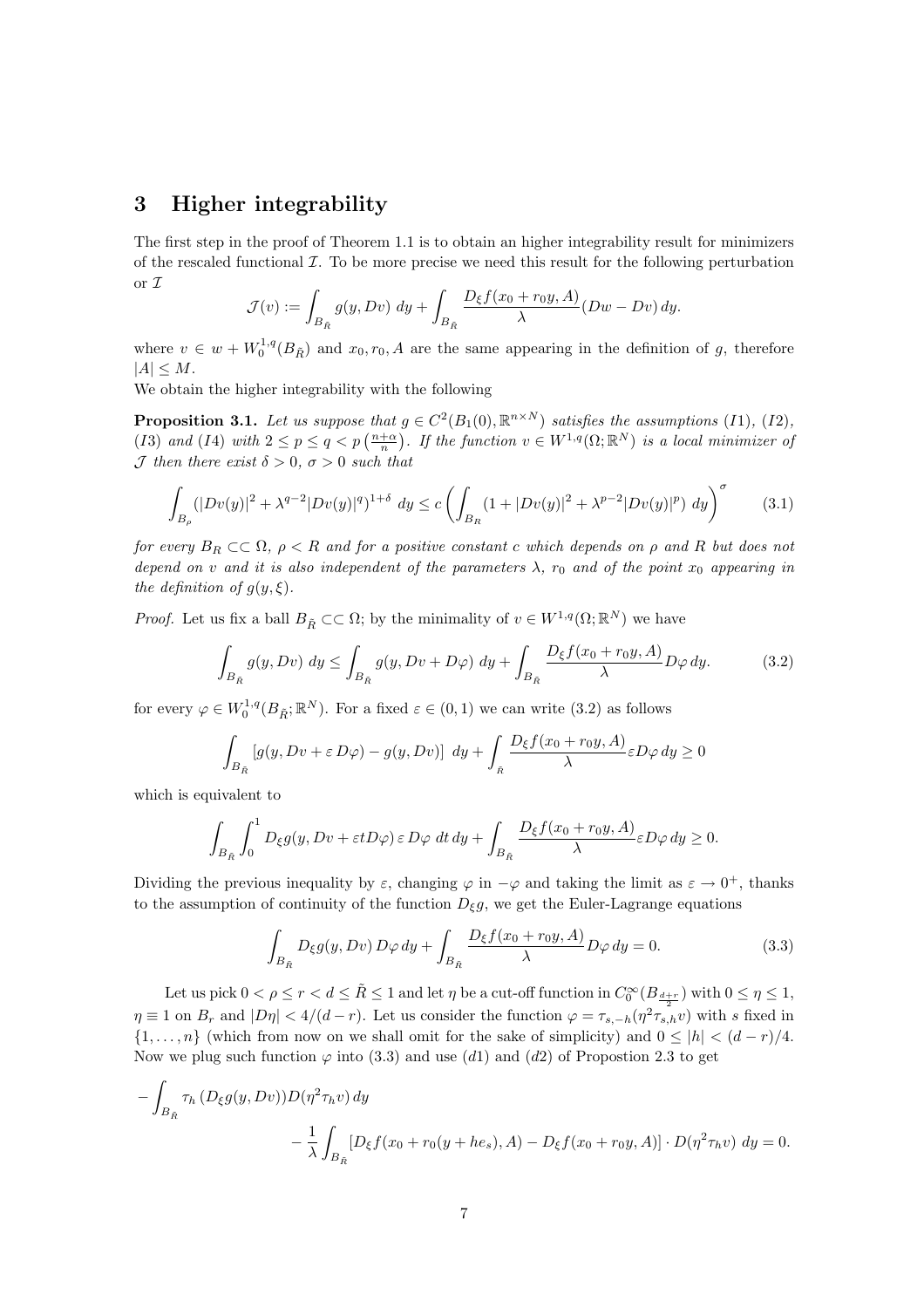We develop the derivatives inside the first integral and use the Hölder continuity condition (F3) and the bound  $|A| \leq M$  into the second one obtaining the estimate

$$
\int_{B_{\tilde{R}}} \eta^2 \,\tau_h \left( D_{\xi} g(y, Dv) \right) \,\tau_h Dv \,dy \leq -\, 2 \int_{B_{\tilde{R}}} \eta \,\tau_h \left( D_{\xi} g(y, Dv) \right) D\eta \otimes \tau_h v \,dy \n+ c \frac{r_0^{\alpha}}{\lambda} |h|^{\alpha} \int_{B_{\tilde{R}}} |D(\eta^2 \tau_h v)| \,dy
$$
\n(3.4)

with the constant  $c$  depending on  $M$ . Observing that

$$
\int_{B_{\tilde{R}}} \eta^2 \tau_h \left( D_{\xi} g(y, Dv) \right) \tau_h Dv \, dy
$$
\n
$$
= \int_{B_{\tilde{R}}} \eta^2 \left[ D_{\xi} g(y + he_s, Dv(y + he_s)) - D_{\xi} g(y, Dv(y)) \right] \tau_h Dv \, dy
$$
\n
$$
= \int_{B_{\tilde{R}}} \eta^2 \left[ D_{\xi} g(y + he_s, Dv(y + he_s)) - D_{\xi} g(y, Dv(y + he_s)) \right] \tau_h Dv \, dy
$$
\n
$$
+ \int_{B_{\tilde{R}}} \eta^2 \left[ D_{\xi} g(y, Dv(y + he_s)) - D_{\xi} g(y, Dv(y)) \right] \tau_h Dv \, dy
$$

we can write (3.4) as

$$
\int_{B_R} \int_0^1 \eta^2 [D_{\xi\xi}g(y, Dv + t\tau_h Dv)]D(\tau_h v)D(\tau_h v) dt dy
$$
\n
$$
\leq -\int_{B_{\tilde{R}}} \eta^2 [D_{\xi}g(y + he_s, Dv(y + he_s)) - D_{\xi}g(y, Dv(y + he_s))] \cdot \tau_h Dv dy
$$
\n
$$
-2\int_{B_{\tilde{R}}} \eta \tau_h (D_{\xi}g(y, Dv)) D\eta \otimes \tau_h v dy + c \frac{r_0^{\alpha}}{\lambda} |h|^{\alpha} \int_{B_{\tilde{R}}} |D(\eta^2 \tau_h v)| dy.
$$

Now we use ellipticity condition (I4) in the left hand side and the growth conditions (I2) and (I3) in the right hand side. Thus the following estimate holds:

$$
\int_{B_{\tilde{R}}} \eta^{2} (1 + \lambda^{2} |Dv(y)|^{2} + \lambda^{2} |Dv(y + he_{s})|^{2})^{\frac{p-2}{2}} |\tau_{h}Dv|^{2} dy
$$
\n
$$
\leq c |h|^{\alpha} \frac{r_{0}^{\alpha}}{\lambda} \int_{B_{\tilde{R}}} \eta^{2} (1 + \lambda^{q-1} |Dv(y + he_{s})|^{q-1}) |\tau_{h}Dv| dy
$$
\n
$$
+ c \int_{B_{\tilde{R}}} \eta |D\eta| (|Dv(y)| + |Dv(y + he_{s})| + \lambda^{q-2} |Dv(y)|^{q-1} + \lambda^{q-2} |Dv(y + he_{s})|^{q-1}) |\tau_{h}v| dy
$$
\n
$$
+ c \frac{r_{0}^{\alpha}}{\lambda} |h|^{\alpha} \int_{B_{\frac{d+r}{2}}} |D(\eta^{2} \tau_{h} v)| dy := (I) + (II) + (III), \tag{3.5}
$$

with  $c \equiv c(n, N, p, q, L, \nu, M)$ .

The use of Lemma 2.5 in the left hand side of (3.5) yields

$$
\int_{B_{\bar{R}}} \eta^2 |\tau_h((1+\lambda^2|Dv|^2)^{\frac{p-2}{4}}Dv)|^2 dy \le (I) + (II) + (III). \tag{3.6}
$$

We have to estimate the integrals  $(I)$ ,  $(II)$  and  $(III)$ . For  $(I)$  we simply use the definition of  $\tau_h Dv$ and remember how we choose  $|h|$  so that we can apply  $(2.2)$  of Lemma 2.4 as follows

$$
(I) \leq c |h|^{\alpha} \frac{r_0^{\alpha}}{\lambda} \int_{B_d} (|Dv(y)| + \lambda^{q-1} |Dv(y)|^q) dy
$$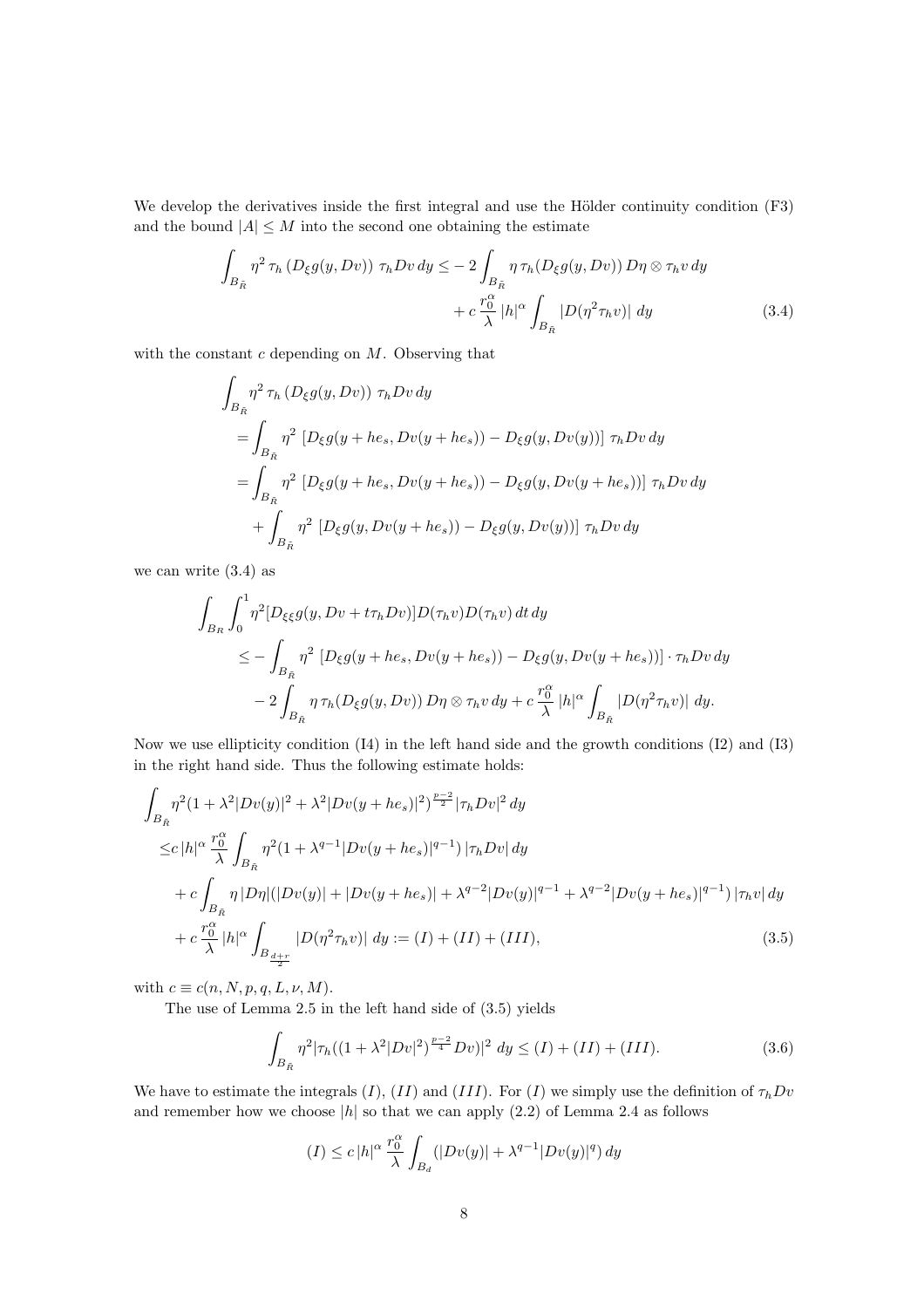where  $c \equiv c(n, N, p, q, L, \nu, M)$ .

To estimate  $(II)$  we remember the assumptions on  $|D\eta|$  and use triangle inequality which yields

$$
(II) \leq \frac{c}{(d-r)} \int_{B_{\frac{d+r}{2}}} (|Dv(y)| + |Dv(y + he_s)|) |\tau_h v| dy
$$
  
+ 
$$
\frac{c}{(d-r)} \lambda^{q-2} \int_{B_{\frac{d+r}{2}}} (|Dv(y)|^{q-1} + |Dv(y + he_s)|^{q-1}) |\tau_h v| dy
$$

then we apply Hölder inequality to each integral and we use  $(2.1)$  of Lemma 2.4 in each of the resulting addend, thus getting:

$$
(II) \leq \frac{c}{(d-r)} |h| \left( \int_{B_d} |Dv(y)|^2 dy \right)^{\frac{1}{2}} \left( \int_{B_d} |Dv(y)|^2 dy \right)^{\frac{1}{2}} + \frac{c}{(d-r)} |h| \lambda^{q-2} \left( \int_{B_d} |Dv(y)|^q dy \right)^{1-\frac{1}{q}} \left( \int_{B_d} |Dv(y)|^q dy \right)^{\frac{1}{q}}
$$

that is

$$
(II) \le \frac{c}{(d-r)} |h| \left( \int_{B_d} (|Dv(y)|^2 + \lambda^{q-2} |Dv(y)|^q) dy \right)
$$

To estimate (III) we develop the derivative inside the integral and use triangle inequality, the assumptions on  $\eta$  and  $|D\eta|$  and (2.1) of Lemma (2.4):

$$
(III) \leq c |h|^\alpha \frac{r_0^\alpha}{\lambda} \int_{B_{\frac{d+r}{2}}} |\tau_h Dv(y)| \, dy + \frac{c}{(d-r)} |h|^\alpha \frac{r_0^\alpha}{\lambda} \int_{B_{\frac{d+r}{2}}} |\tau_h v(y)| \, dy \leq c |h|^\alpha \frac{r_0^\alpha}{\lambda} \int_{B_d} |Dv(y)| \, dy
$$

where we also used the assumption  $|h| < \frac{d-r}{4}$ .

Collecting the estimates for  $(I)$ ,  $(II)$  and  $(III)$  and summing up on  $s \in \{1, ..., n\}$  we get, in place of (3.6), the following estimate

$$
\begin{aligned} \int_{B_{\tilde{R}}} \sum_{s=1}^n \eta^2 |\tau_{s,h} ( (1+\lambda^2|Dv|^2)^{\frac{p-2}{4}}Dv)|^2\ dy \leq & c\, |h|^{\alpha} \, \frac{r_0^\alpha}{\lambda} \int_{B_d} (|Dv(y)|+\lambda^{q-1}|Dv(y)|^q)\, dy \\ &\quad + \frac{c}{(d-r)}\, |h| \int_{B_d} (|Dv(y)|^2+\lambda^{q-2}|Dv|^q)\, dy, \end{aligned}
$$

with  $c \equiv c(n, N, r, d, p, q, L, \nu, M)$  independent of v,  $\lambda$ ,  $r_0$  and  $x_0$ . Notice that, in what follows, we shall have  $\frac{r_0^{\alpha}}{\lambda} < 1$ . Now we apply Lemma 2.6 and find that

$$
(1 + \lambda^2 |Dv|^2)^{\frac{p-2}{4}} Dv \in L^{\frac{2n}{n-2\theta}}(B_r), \qquad \forall \theta \in \left(0, \frac{\alpha}{2}\right)
$$
 (3.7)

and

$$
\int_{B_r} ((1+\lambda^2|Dv|^2)^{\frac{p-2}{2}}|Dv|^2)^{\frac{n}{n-2\theta}} dy \le c \left( \int_{B_d} (1+|Dv(y)|^2 + \lambda^{q-2}|Dv(y)|^q) dy \right)^{\frac{n}{n-2\theta}},
$$

where

$$
\frac{n}{n-2\theta} > 1.
$$

But, since  $2 \le p \le q$  we have

$$
(J) := \int_{B_r} (|Dv(y)|^2 + \lambda^{p-2} |Dv(y)|^p)^{\frac{n}{n-2\theta}} dy \le c \left( \int_{B_d} (1 + |Dv(y)|^2 + \lambda^{q-2} |Dv(y)|^q) dy \right)^{\frac{n}{n-2\theta}}.
$$
\n(3.8)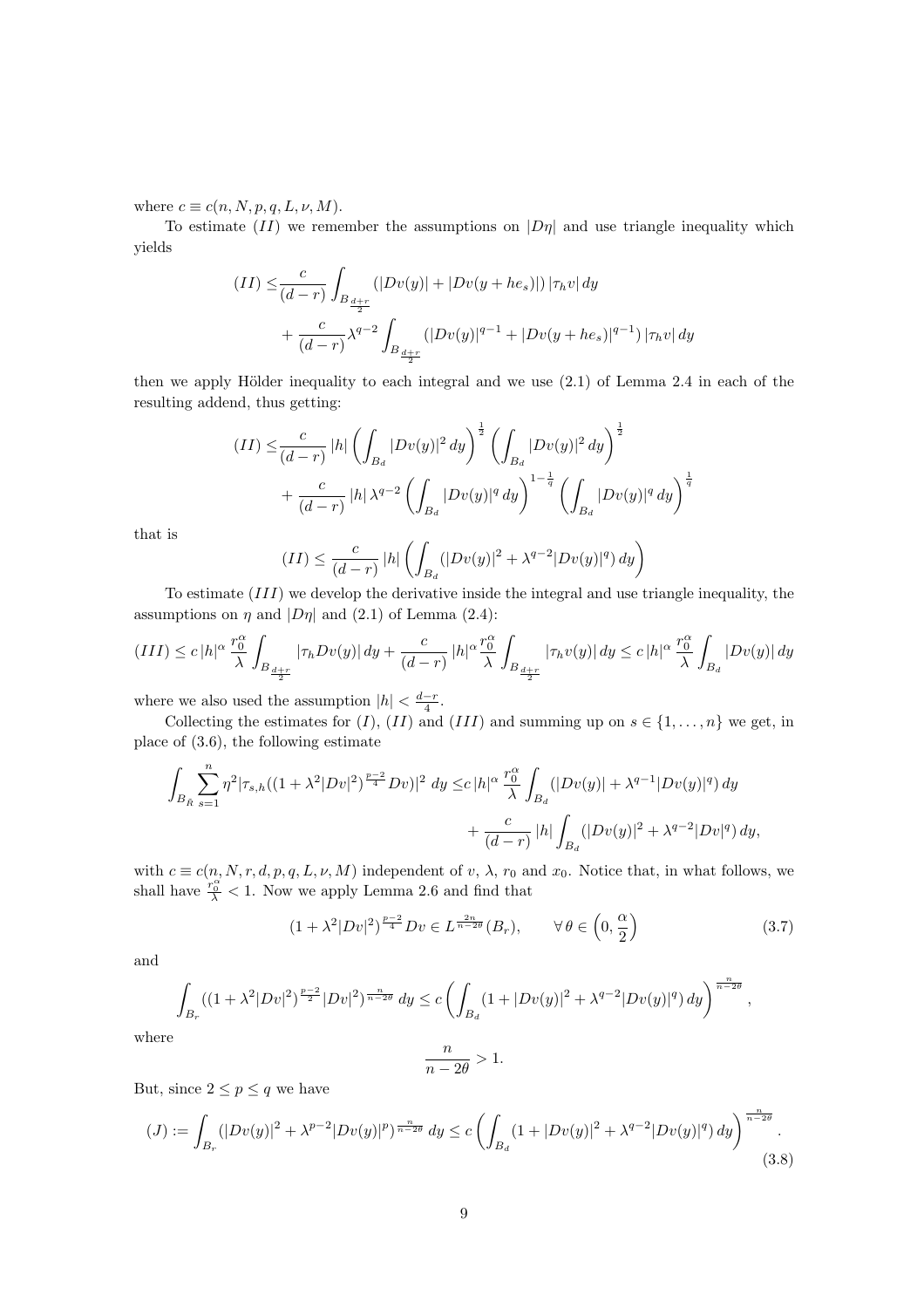Now we are going to estimate  $(J)$  from below in order to have an inequality which can be used to perform the same iteration procedure of [10]. We have

$$
(J) = \int_{B_r} (|Dv(y)|^{2\frac{q}{p}\frac{p}{q}} + \lambda^{(p-2)\frac{q}{p}\frac{p}{q}} |Dv(y)|^{p\frac{p}{q}\frac{q}{p}})^{\frac{n}{n-2\theta}} dy
$$
  
\n
$$
\geq c(p,q) \int_{B_r} (|Dv(y)|^{2\frac{q}{p}} + \lambda^{(p-2)\frac{q}{p}} |Dv(y)|^{q})^{\frac{p}{q}\frac{n}{n-2\theta}} dy
$$
 (3.9)

where we used the elementary inequality

$$
(ap + bp) \ge c(p)(a+b)p, \qquad \forall p > 0.
$$

Thus we have

$$
(J') \quad := \quad \int_{B_r} (1 + |Dv(y)|^{2\frac{q}{p}} + \lambda^{(p-2)\frac{q}{p}} |Dv(y)|^q)^{\frac{p}{q} \frac{n}{n-2\theta}} dy
$$
\n
$$
\leq \quad c \left( \int_{B_d} (1 + |Dv(y)|^2 + \lambda^{q-2} |Dv(y)|^q) dy \right)^{\frac{n}{n-2\theta}} \tag{3.10}
$$

But we also have

$$
(J') \geq c \int_{B_r} \left( (1+|Dv(y)|^2)^{\frac{q}{p}} + \lambda^{(p-2)\frac{q}{p}} |Dv(y)|^q \right)^{\frac{p}{q} \frac{n}{n-2\theta}} dy
$$
  
 
$$
\geq c \int_{B_r} \left( 1+|Dv(y)|^2 + \lambda^{(p-2)\frac{q}{p}} |Dv(y)|^q \right)^{\frac{p}{q} \frac{n}{n-2\theta}} dy
$$
(3.11)

since

$$
(1+|Dv(y)|^2)^{\frac{q}{p}} \ge 1+|Dv(y)|^2.
$$

Now we remember that  $0<\lambda<1$  and observe that

$$
(p-2)\frac{q}{p}\leq q-2
$$

since  $2 \le p \le q$ , so that

$$
\lambda^{q-2} < \lambda^{(p-2)\frac{q}{p}}.
$$

Hence we conclude that

$$
c\int_{B_r} (1+|Dv(y)|^2 + \lambda^{(p-2)\frac{q}{p}} |Dv(y)|^q)^{\frac{p}{q}\frac{n}{n-2\theta}} dy \ge c\int_{B_r} (1+|Dv(y)|^2 + \lambda^{q-2} |Dv(y)|^q)^{\frac{p}{q}\frac{n}{n-2\theta}} dy.
$$
\n(3.12)

Collecting  $(3.8), (3.9), (3.10), (3.11)$  and  $(3.12)$  we can conclude that

$$
\int_{B_r} (1+|Dv(y)|^2 + \lambda^{q-2} |Dv(y)|^q)^{\frac{p}{q}\frac{n}{n-2\theta}} dy \le c \left( \int_{B_d} (1+|Dv(y)|^2 + \lambda^{q-2} |Dv(y)|^q) dy \right)^{\frac{n}{n-2\theta}}.
$$

From here we can complete the proof using exactly the same iteration scheme of [10] with the same exponents.  $\Box$ 

# 4 Decay estimate

Let  $u \in W_{loc}^{1,p}(\Omega)$  be a local minimizer of  $\mathcal F$  under the assumptions (F1), (F2), (F3), (F4) and define its excess function as

$$
E(x,r) = \int_{B_r(x)} |Du - (Du)_r|^2 + |Du - (Du)_r|^p + r^{\beta}
$$
\n(4.1)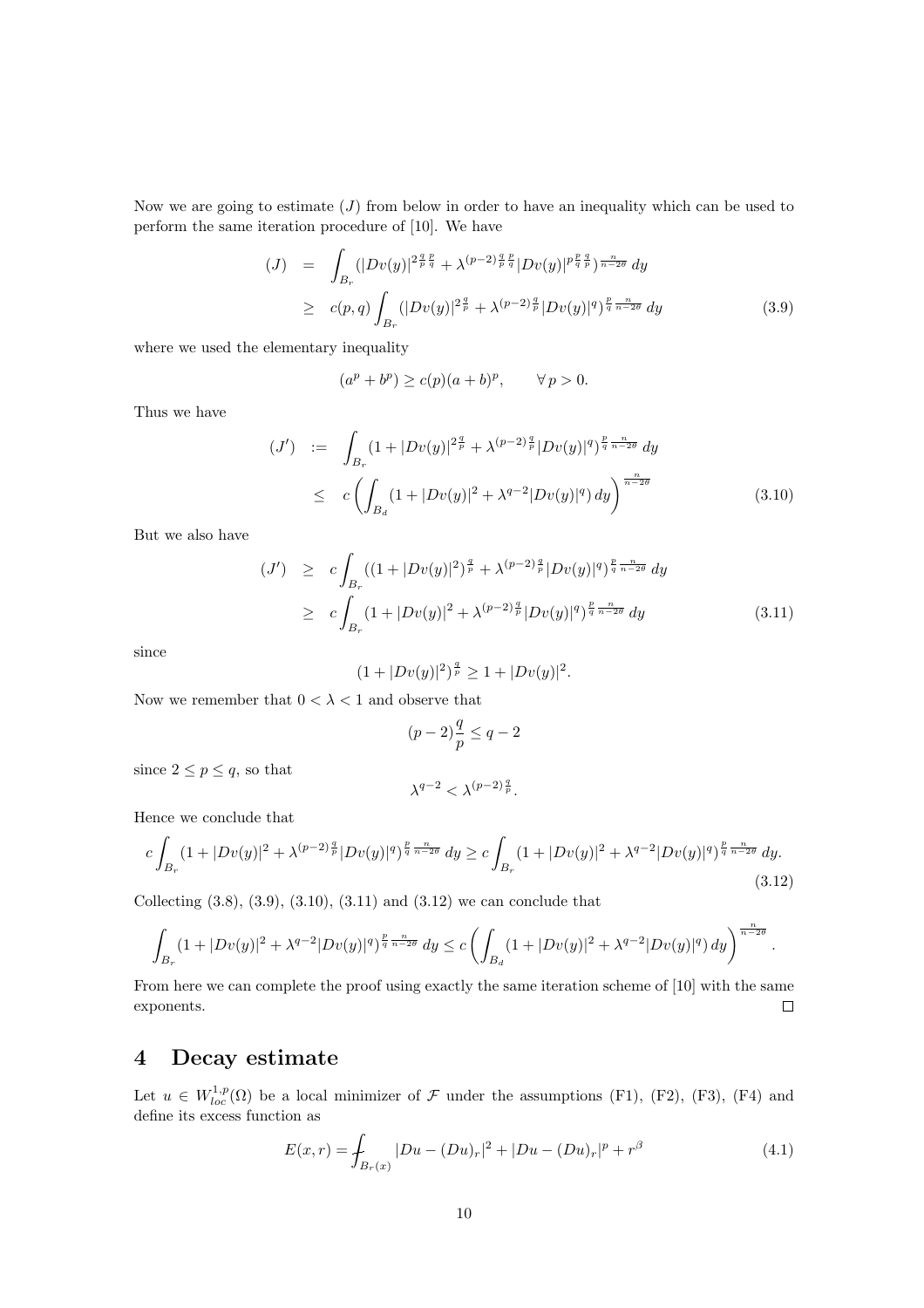with  $\beta < \alpha$ .

As usual the proof of Theorem 1.1 relies on a blow up argument which is contained in the following

**Proposition 4.1.** Fix  $M > 0$ . There exists a constant  $C(M) > 0$  such that, for every  $0 < \tau < \frac{1}{4}$ , there exists  $\varepsilon = \varepsilon(\tau, M)$  such that, if

$$
|(Du)_{x_0,r}| \le M \qquad and \qquad E(x_0,r) \le \varepsilon,
$$

then

$$
E(x_0, \tau r) \le C(M) \tau^{\beta} E(x_0, r).
$$

#### Proof. Step 1. Blow up

Fix  $M > 0$ . Assume by contradiction that there exists a sequence of balls  $B_{r_j}(x_j) \subset\subset \Omega$  such that

$$
|(Du)_{x_j,r_j}| \le M \quad \text{and} \quad \lambda_j^2 = E(x_j,r_j) \to 0 \tag{4.2}
$$

but

$$
\frac{E(x_j, \tau r_j)}{\lambda_j^2} > \tilde{C}(M)\tau^{\beta}
$$
\n(4.3)

where  $\tilde{C}(M)$  will be determined later. Setting  $A_j = (Du)_{x_j, r_j}, a_j = (u)_{x_j, r_j}$  and

$$
v_j(y) = \frac{u(x_j + r_j y) - a_j - r_j A_j y}{\lambda_j r_j} \tag{4.4}
$$

for all  $y \in B_1(0)$ , one can easily check that  $(Dv_j)_{0,1} = 0$  and  $(v_j)_{0,1} = 0$ . By the definition of  $\lambda_j$ at  $(4.2)$ , we get

$$
\oint_{B_1(0)} |Dv_j|^2 + \lambda_j^{p-2} |Dv_j|^p \, dy + \frac{r_j^{\beta}}{\lambda_j^2} = 1 \tag{4.5}
$$

Therefore passing possibly to not relabeled sequences

$$
v_j \rightharpoonup v \qquad \text{weakly in } W^{1,2}(B_1(0); \mathbb{R}^N)
$$
  
\n
$$
A_j \rightharpoonup A
$$
  
\n
$$
r_j \rightharpoonup 0 \qquad \frac{r_j^{\gamma}}{\lambda_h^2} \rightharpoonup 0, \qquad \gamma > \beta.
$$
\n(4.6)

Step 2. Minimality of  $v_j$ 

We normalize  $f$  around  $A_j$  as follows

$$
f_j(y,\xi) = \frac{f(x_j + r_j y, A_j + \lambda_j \xi) - f(x_j + r_j y, A_j) - D_{\xi} f(x_j + r_j y, A_j) \lambda_j \xi}{\lambda_j^2}
$$
(4.7)

and we consider the corresponding rescaled functionals

$$
\mathcal{I}_j(w) = \int_{B_1(0)} [f_j(y, Dw)] dy.
$$
\n(4.8)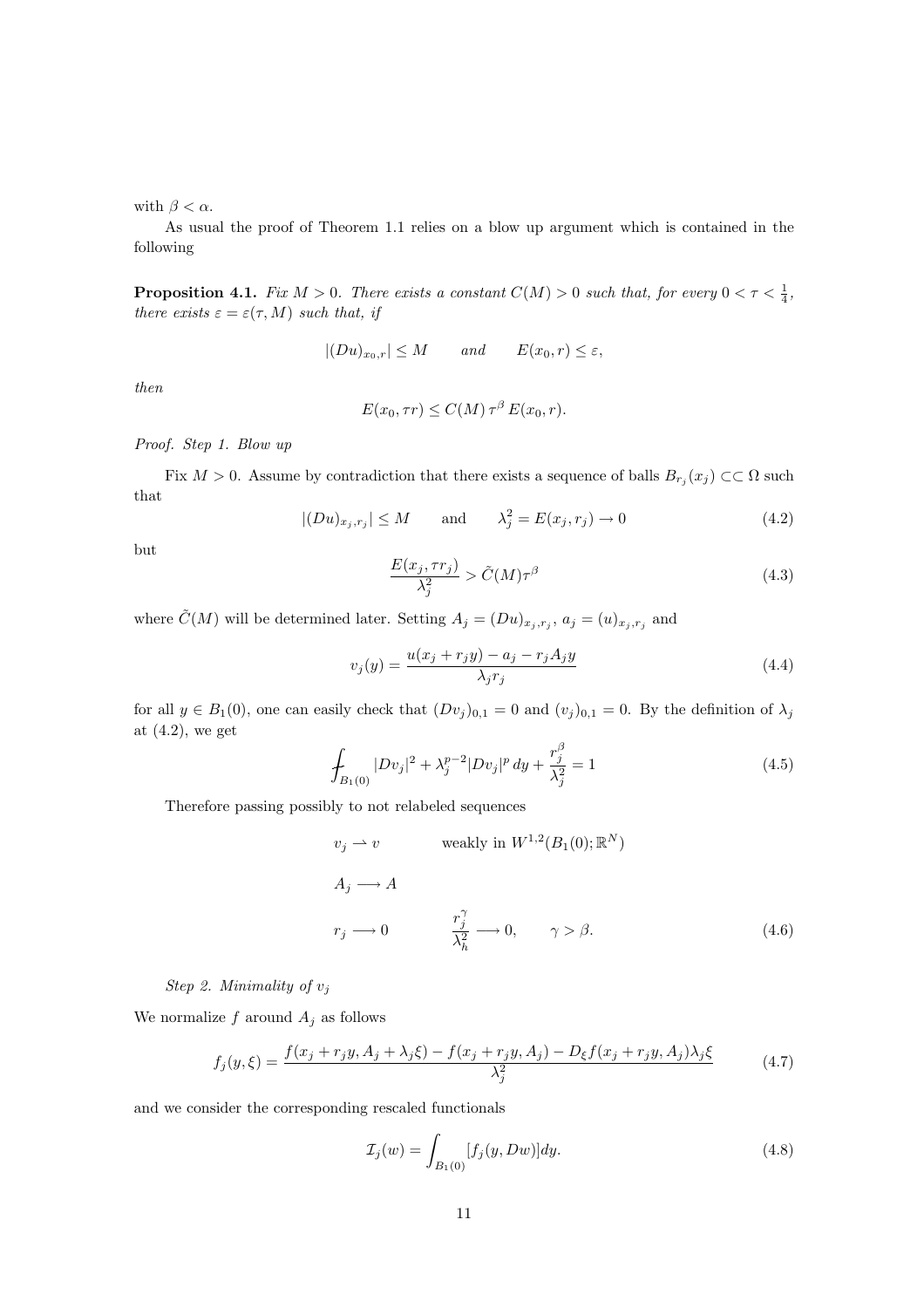Observe that Lemma 2.9 applies to each  $f_j$  thus having that (I1), (I2), (I3), (I4) hold for  $f_j$ . The minimality of u yields that

$$
\int_{B_1(0)} f(x_j + r_j y, Du(x_j + r_j y)) dy \le \int_{B_1(0)} f(x_j + r_j y, Du(x_j + r_j y) + D\varphi(x_j + r_j y)) dy
$$

for every  $\varphi \in W^{1,q}(B_{r_j}(x_j);\mathbb{R}^N)$  that is

$$
\int_{B_1(0)} f(x_j + r_j y, A_j + \lambda_j D v_j(y)) dy \le \int_{B_1(0)} f(x_j + r_j y, A_j + \lambda_j D v_j(y) + D \varphi (x_j + r_j y)) dy
$$

for every  $\varphi \in W^{1,q}(B_{r_j}(x_j);\mathbb{R}^N)$ . Thus by the definition of the rescaled functionals, we have

$$
\mathcal{I}_j(v_j) \le \mathcal{I}_j(v_j + \varphi) + \int_{B_1(0)} \frac{D_{\xi}f(x_j + r_jy, A_j)D\varphi}{\lambda_j} dy.
$$
\n(4.9)

Hence using (I3)

$$
\mathcal{I}_j(v_j) \leq \mathcal{I}_j(v_j + \varphi) + \int_{B_1(0)} \frac{[D_{\xi}f(x_j + r_jy, A_j) - D_{\xi}f(x_j, A_j)]D\varphi}{\lambda_j} dy
$$
\n
$$
\leq \mathcal{I}_j(v_j + \varphi) + c(M) \frac{r_j^{\alpha}}{\lambda_j} \int_{B_1(0)} |D\varphi| dy. \tag{4.10}
$$

Step 3. Higher integrability

Since  $u \in W_{loc}^{1,p}(\Omega)$  is a local minimizer of  $\mathcal F$  under the assumptions (F1), (F2), (F3), (F4), by Theorem 4 in [10],  $u \in W^{1,q}(B_{r_i}(x_j))$ . Therefore, by a simple change of variables, we also have that each  $v_j \in W^{1,q}(B_1)$ . Moreover, since  $v_j$  satisfy (4.9) and  $f_j$  satisfy (I1), (I2), (I3) and (I4), we are legitimate to apply Theorem 3.1. Hence there exist  $\delta > 0$  and  $\sigma > 0$  such that for all  $\rho < 1$ 

$$
\int_{B_{\rho}} (|Dv_j(y)|^2 + \lambda^{q-2} |Dv_j(y)|^q)^{1+\delta} dy \le c \left( \int_{B_1} (1 + |Dv_j(y)|^2 + \lambda^{p-2} |Dv_j(y)|^p) dy \right)^{\sigma}
$$
(4.11)

with c depending on M and  $\rho$ . But (4.5) yields

$$
\int_{B_{\rho}} (|Dv_j(y)|^2 + \lambda^{q-2} |Dv_j(y)|^q)^{1+\delta} dy \le c,
$$

for every ball  $B_{\rho}$  contained in  $B_1$ . From that we obtain

$$
v_j \rightharpoonup v \qquad \text{ weakly in } W_{loc}^{1,2(1+\delta)}(B_1(0); \mathbb{R}^N).
$$

Step 4. v solves a linear system

Using that  $v_j$  satisfies inequality (4.10), we conclude that

$$
0 \leq \frac{c}{\lambda_j} \int_{B_1(0)} [D_{\xi}f(x_j + r_jy, A_j + \lambda_j Dv_j) - D_{\xi}f(x_j + r_jy, A_j)] D\varphi dy + \frac{c(M)r_j^{\alpha}}{\lambda_j} \int_{B_1(0)} |D\varphi| dy. \tag{4.12}
$$

Following the argument in [1, 19], let us split

$$
B_1(0) = E_j^+ \cup E_j^- = \{ y \in B_1 : \lambda_j |Dv_j| > 1 \} \cup \{ y \in B_1 : \lambda_j |Dv_j| \le 1 \}
$$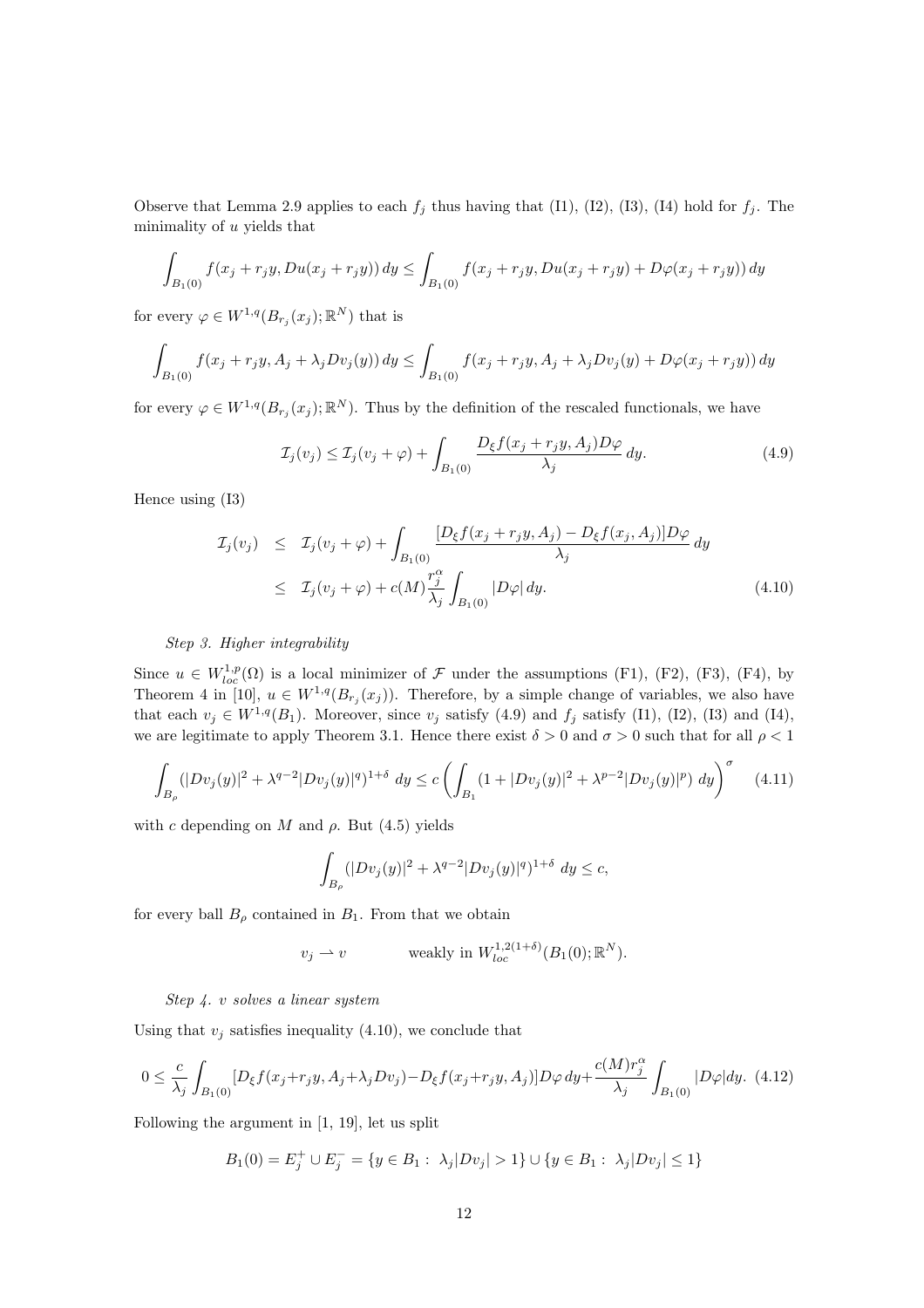By  $(4.5)$  we get

$$
|E_j^+| \le \int_{E_j^+} \lambda_j^2 |Dv_j|^2 \, dy \le \lambda_j^2 \int_{E_j^+} |Dv_j|^2 \, dy \le \lambda_j^2. \tag{4.13}
$$

By assumption  $(F1)$  and the convexity of  $f$ , applying Hölder's inequality we obtain

$$
\frac{1}{\lambda_j} \left| \int_{E_j^+} [D_{\xi} f(x_j + r_j y, A_j + \lambda_j D v_j) - D_{\xi} f(x_j + r_j y, A_j)] D\varphi \, dy \right|
$$
\n
$$
\leq \frac{c}{\lambda_j} |E_j^+| + c \lambda_j^{q-2} \int_{E_j^+} |D v_j|^{q-1} \, dy \leq \frac{c}{\lambda_j} |E_j^+| + c \lambda_j^{q-2} \left( \int_{E_j^+} |D v_j|^q \, dy \right)^{\frac{q-1}{q}} |E_j^+|^{\frac{1}{q}}
$$
\n
$$
\leq c \lambda_j \left( 1 + \left( \lambda_j^{q-2} \int_{E_j^+} |D v_j|^q \, dy \right)^{\frac{q-1}{q}} \right). \tag{4.14}
$$

The last term in (4.14) vanishes as  $j \to \infty$ . In fact, the higher integrability at (4.11) implies that

$$
\lambda_j^{q-2}\int_{E_j^+}|Dv_j|^q\,dy\leq c.
$$

Hence we infer that

$$
\lim_{j \to \infty} \frac{c}{\lambda_j} \left| \int_{E_j^+} [D_{\xi} f(x_j + r_j y, A_j + \lambda_j D v_j) - D_{\xi} f(x_j + r_j y, A_j)] D \varphi \, dy \right| = 0. \tag{4.15}
$$

On  $E_j^-$  we have

$$
\frac{1}{\lambda_j} \int_{E_j^-} [D_{\xi} f(x_j + r_j y, A_j + \lambda_j D v_j) - D_{\xi} f(x_j + r_j y, A_j)] D\varphi \, dy
$$
\n
$$
= \int_{E_j^-} \int_0^1 D_{\xi\xi} f(x_j + r_j y, A_j + t\lambda_j D v_j) \, dt D v_j D\varphi \, dy \tag{4.16}
$$

Note that (4.13) yields that  $\chi_{E_i^-} \to \chi_{B_1}$  in  $L^r$ , for every  $r < \infty$ . Moreover by (4.6) we have, at least for subsequences, that

$$
\lambda_jDv_j\to 0\quad\text{a.e.~in}~B_1,\quad r_j\to 0\quad\text{and}\quad x_j\to x_0.
$$

Hence the uniform continuity of  $D_{\xi\xi}f$  on bounded sets implies

$$
\lim_{j} \frac{1}{\lambda_j} \int_{E_j^-} [D_{\xi} f(x_j + r_j y, A_j + \lambda_j D v_j) - D_{\xi} f(x_j + r_j y, A_j)] D\varphi \, dy = \int_{B_1} D_{\xi \xi} f(x_0, A) Dv D\varphi \, dy. \tag{4.17}
$$

Observe that by (4.6)

$$
\lim_{j} \frac{r_j^{\alpha}}{\lambda_j} = 0. \tag{4.18}
$$

By estimates (4.15), (4.17) and (4.18), passing to the limit as  $j \to \infty$  in (4.12) yields

$$
0 \leq \int_{B_1} D_{\xi\xi} f(x_0, A) Dv D\varphi \, dy
$$

Changing  $\varphi$  in  $-\varphi$  we finally get

$$
\int_{B_1} D_{\xi\xi} f(x_0, A) Dv D\varphi \, dy = 0,
$$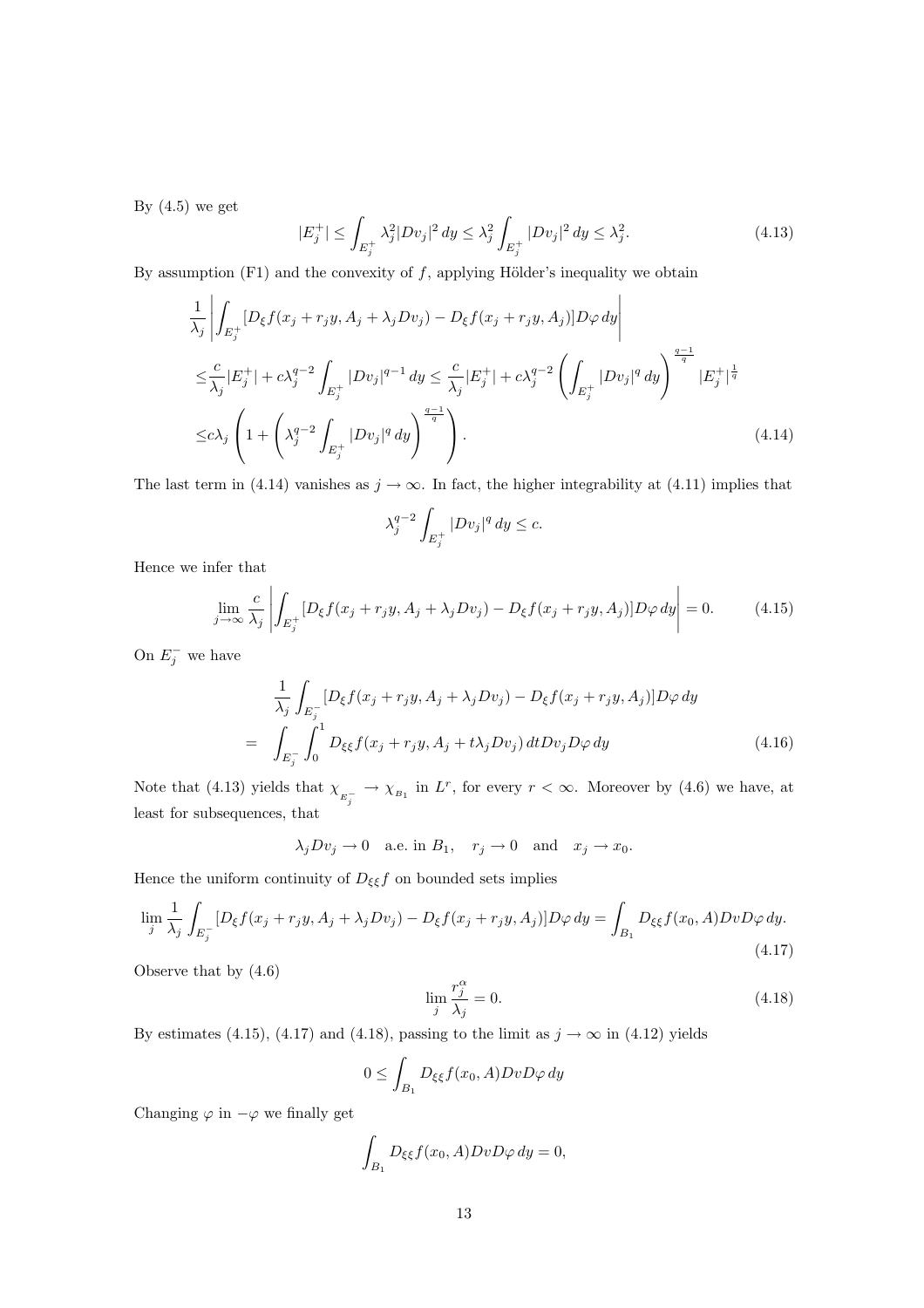that is  $v$  solves a linear system which is elliptic thank to the convexity of  $f$ . Classical regularity results (see [12], [13]) imply that  $v\in C^\infty(B_1)$  and for any  $0<\tau<1$ 

$$
\int_{B_{\tau}} |Dv - (Dv)_{\tau}|^2 dy \le c\tau^2 \int_{B_1} |Dv - (Dv)_{1}|^2 dy \le c\tau^2,
$$
\n(4.19)

for a constant  $c$  depending on  $M$ .

### Step 5. Upper bound

Let us fix  $r < \frac{1}{4}$ . Passing to a subsequence, it is not restrictive to assume that

$$
\lim_{j} [\mathcal{I}_{j,r}(v_j) - \mathcal{I}_{j,r}(v)]
$$

exists. We shall prove that

$$
\lim_{j} [\mathcal{I}_{j,r}(v_j) - \mathcal{I}_{j,r}(v)] \le 0
$$
\n(4.20)

Let us choose  $s < r$  and a cut-off function  $\eta \in C_0^1(B_r)$  such that  $\eta = 1$  on  $B_s$ ,  $0 \leq \eta \leq 1$  and  $|D\eta| \leq \frac{c}{r-s}$ . Using in (4.10) as test function  $\varphi_j = \eta(v - v_j)$ , we get

$$
\mathcal{I}_{j,r}(v_j) - \mathcal{I}_{j,r}(v) \leq \mathcal{I}_{j,r}(v_j + \varphi_j) - \mathcal{I}_{j,r}(v) + \frac{c(M)r_j^{\alpha}}{\lambda_j} \int_{B_r} |D\varphi_j| dy
$$
\n
$$
\leq \int_{B_r \setminus B_s} [f_j(y, Dv_j + D\varphi_j) - f_j(y, Dv)] dy + \frac{c(M)r_j^{\alpha}}{\lambda_j} \int_{B_r} |D\varphi_j| dy
$$
\n
$$
\leq c \int_{B_r \setminus B_s} (|Dv_j|^2 + \lambda_j^{q-2} |Dv_j|^q) dy + c \int_{B_r \setminus B_s} (|Dv|^2 + \lambda_j^{q-2} |Dv|^q) dy
$$
\n
$$
+ c \int_{B_r \setminus B_s} \left( \frac{|v_j - v|^2}{(r - s)^2} + \lambda_j^{q-2} \frac{|v_j - v|^q}{(r - s)^2} \right) dy + \frac{c(M)r_j^{\alpha}}{\lambda_j} \int_{B_r} |Dv_j - Dv| dy
$$
\n
$$
+ \frac{c(M)r_j^{\alpha}}{\lambda_j(r - s)} \int_{B_r \setminus B_s} |v_j - v| dy,
$$
\n(4.21)

thanks to the growth conditions on  $f_j$ . Now, we use (4.5) and (4.11) in order to have

$$
\int_{B_r \backslash B_s} (|Dv_j|^2 + \lambda_j^{q-2} |Dv_j|^q) dy \le \left( \int_{B_r \backslash B_s} (|Dv_j|^2 + \lambda_j^{q-2} |Dv_j|^q)^{(1+\delta)} dy \right)^{\frac{1}{1+\delta}} |B_r \backslash B_s|^{\frac{\delta}{1+\delta}} \le c(r-s)^{\frac{\delta}{1+\delta}}.
$$
\n(4.22)

Moreover, since  $v \in C^{\infty}(B_1)$ , we get

$$
\int_{B_r \backslash B_s} (|Dv|^2 + \lambda_j^{q-2} |Dv|^q) dy \le c \left[ 1 + \sup_{B_r} |Dv|^2 \right] (r - s).
$$
\n(4.23)

For the third integral in (4.21) we have that

$$
c\left(\int_{B_r\setminus B_s} \frac{|v_j - v|^2}{(r - s)^2} dy + \lambda_j^{q-2} \int_{B_r\setminus B_s} \frac{|v_j - v|^q}{r - s^q} dy\right) = I_j + II_j.
$$
 (4.24)

Note that, by (4.6),  $v_j \to v$  strongly in  $L^2(B_1)$ , hence

$$
\lim_{j} I_j = 0. \tag{4.25}
$$

Moreover denoting by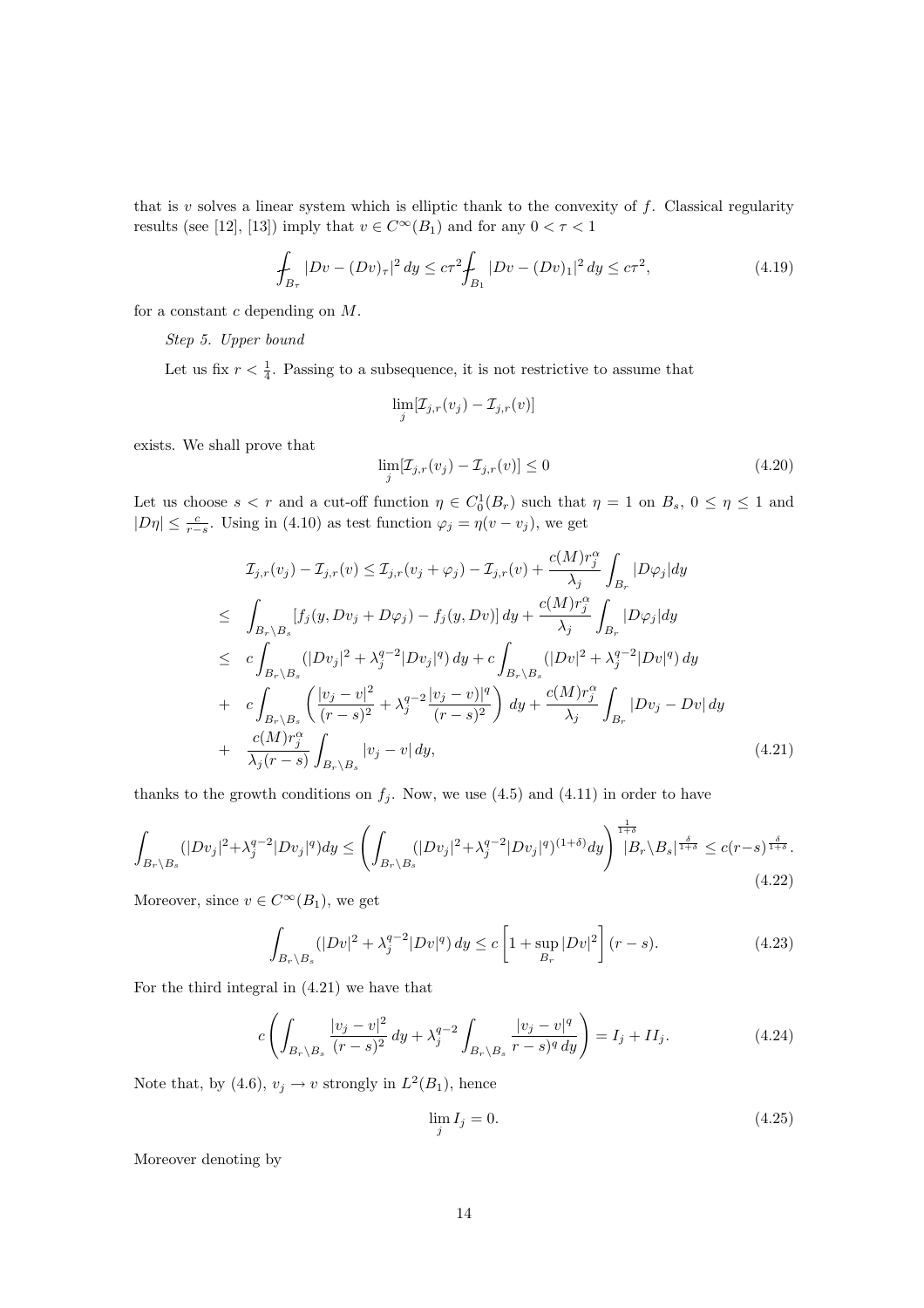$$
q^* = \begin{cases} \frac{nq}{n-q} & \text{if } q < n \\ \\ r > q & \text{if } q \ge n \end{cases}
$$

there exists  $\mu \in (0, 1)$  such that  $\frac{1}{q} = \frac{\mu}{q^*} + \frac{1-\mu}{2}$ . Using Hölder and Sobolev Poincaré inequalities we get

$$
II_j \leq \lambda_j^{q-2} \left( \int_{B_1} |v_j - v|^2 dy \right)^{\frac{q(1-\mu)}{2}} \left( \int_{B_1} |v_j - v|^{q^*} dy \right)^{\frac{q\mu}{q^*}}
$$
  
\n
$$
\leq c \lambda_j^{q-2} \left( \int_{B_1} |v_j - v - (v_j - v)_{B_1}|^{q^*} dy \right)^{\frac{q\mu}{q^*}} + c \lambda_j^{q-2} \left( \int_{B_1} |(v_j - v)_{B_1}|^{q^*} dy \right)^{\frac{q\mu}{q^*}}
$$
  
\n
$$
\leq c \lambda_j^{q-2} \left( \int_{B_1} |Dv_j - Dv|^q dy \right)^{\mu} + c \lambda_j^{q-2} \leq c \lambda_j^{q-2} \left( \int_{B_1} |Dv_j|^q dy \right)^{\mu} + c \lambda_j^{q-2}
$$
  
\n
$$
\leq c \lambda_j^{(q-2)(1-\mu)}.
$$
\n(4.26)

Since  $0 < \mu < 1$  we obtain

$$
\lim_{j} II_{j} = 0 \tag{4.27}
$$

Moreover we have that

$$
\frac{c(M)r_j^{\alpha}}{\lambda_j} \int_{B_r} |Dv_j - Dv| dy + \frac{c(M)r_j^{\alpha}}{\lambda_j (r-s)} \int_{B_r \backslash B_s} |v_j - v| dy
$$
\n
$$
\leq \frac{c(M)r_j^{\alpha}}{\lambda_j} \left( \int_{B_1} |Dv_j|^2 dy \right)^{\frac{1}{2}} + \frac{c(M)r_j^{\alpha}}{\lambda_j} \left( \int_{B_1} |Dv|^2 dy \right)^{\frac{1}{2}}
$$
\n
$$
+ \frac{c(M)r_j^{\alpha}}{\lambda_j (r-s)} \left( \int_{B_r \backslash B_s} |v_j - v|^2 dy \right)^{\frac{1}{2}} (r-s)^{\frac{1}{2}}.
$$
\n(4.28)

Hence, using that  $\lim_j \frac{r_j^{\alpha}}{\lambda_j} = 0$ , the fact that  $v \in C^{\infty}(B_1)$  and  $(4.5)$  we get that the right hand side of (4.28) vanishes as  $j \to \infty$ . Therefore we conclude with (4.20), taking first the limit as  $j \to \infty$ and then as  $s \to r$  in (4.21).

Step 6. Lower bound

We claim that for  $t < r < \frac{1}{4}$  we have

$$
\limsup_{j} \int_{B_t} |Dv_j - Dv|^2 + \lambda_j^{p-2} |Dv_j - Dv|^p dy \le c \limsup_{j} [\mathcal{I}_{j,r}(v_j) - \mathcal{I}_{j,r}(v)].
$$

Let us choose a cut-off function  $\phi \in C_0^1(B_{\frac{1}{2}})$  such that  $\phi = 1$  on  $B_{\frac{1}{4}}$ ,  $0 \le \phi \le 1$  and  $|D\phi| \le c$ . Set

$$
\tilde{v}_j = \phi v_j \qquad \qquad \tilde{v} = \phi v.
$$

We can always suppose that the higher integrability exponent  $\delta$  of (4.11) is such that  $2(1+\delta) < q^*$ , so we may apply Sobolev-Poincaré inequality to have that

$$
\int_{\mathbb{R}^n} (|D\tilde{v}_j|^2 + \lambda_j^{q-2} |D\tilde{v}_j|^q)^{1+\delta} dy \le c.
$$
\n(4.29)

Fix  $k > 0$ . By Lemma 2.10 we can find a sequence  $(w_j) \in W^{1,\infty}(\mathbb{R}^n;\mathbb{R}^N)$  such that if  $S_{j,k} = \{y \in W^{1,\infty}(\mathbb{R}^n;\mathbb{R}^N) | \text{ such that if } S_{j,k} = 0\}$  $\mathbb{R}^n$ :  $M(|D\tilde{v}_j|) > k$  then

$$
w_j = \tilde{v}_j \qquad \text{on } \mathbb{R}^n \setminus S_{j,k} \tag{4.30}
$$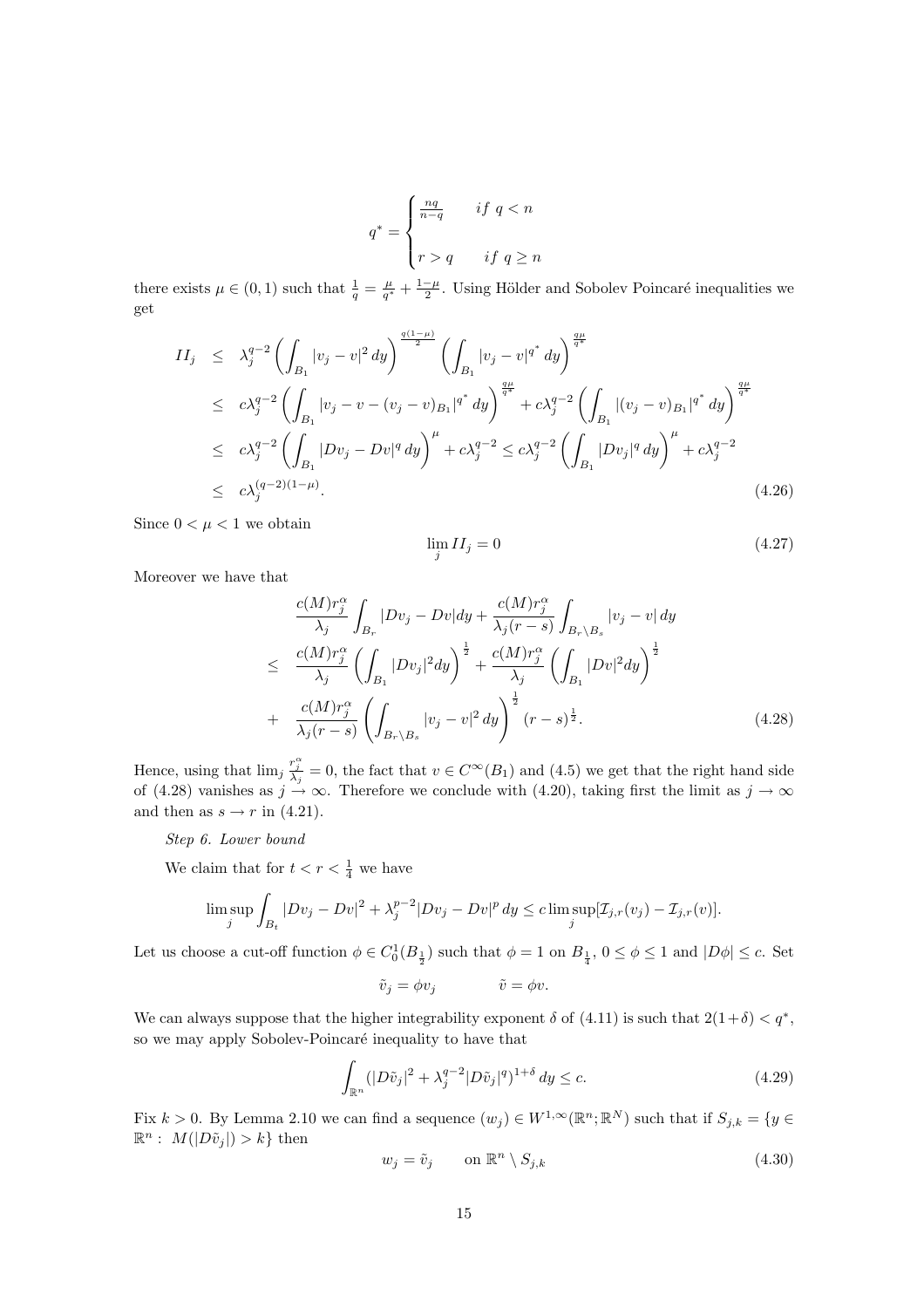and

$$
||Dw_j||_{\infty} \le c(n)k. \tag{4.31}
$$

Passing to a subsequence we may suppose that

$$
w_j \rightharpoonup w \qquad \text{ weakly* in } W^{1,\infty}(\mathbb{R}^n; \mathbb{R}^N). \tag{4.32}
$$

By the maximal theorem and (4.29) we deduce that

$$
\int_{\mathbb{R}^n} (M(|D\tilde{v}_j|)^2 + \lambda_j^{q-2} M(|D\tilde{v}_j|)^q)^{1+\delta} dy \le c,\tag{4.33}
$$

hence the sequences

$$
\left\{ (|D\tilde{v}_j|^2 + \lambda_j^{q-2} |D\tilde{v}_j|^q) \right\}, \qquad \left\{ (M(|D\tilde{v}_j|)^2 + \lambda_j^{q-2} M(|D\tilde{v}_j|)^q) \right\}
$$

are uniformly bounded in  $L^{1+\delta}(\mathbb{R}^n)$  and therefore also equiabsolutely continuous in  $L^1(\mathbb{R}^n)$ . Then

$$
\lim_{k \to \infty} \int_{S_{j,k}} (|D\tilde{v}_j|^2 + \lambda_j^{q-2} |D\tilde{v}_j|^q) dy = \lim_{k \to \infty} \int_{S_{j,k}} (M(|D\tilde{v}_j|)^2 + \lambda_j^{q-2} M(|D\tilde{v}_j|)^q) dy = 0.
$$

Fix  $\varepsilon>0$  and observe that

$$
\exists k_{\varepsilon}: \text{ if } k \ge k_{\varepsilon}, \ \forall j \quad \int_{S_{j,k}} (M(|D\tilde{v}_j|)^2 + \lambda_j^{q-2} M(|D\tilde{v}_j|)^q) \, dy < \varepsilon. \tag{4.34}
$$

Therefore, from the definition of  $S_{j,k}$ , for k sufficiently large we get

$$
|S_{j,k}|k^2 \le \int_{S_{j,k}} M(|D\tilde{v}_j|)^2 \le \varepsilon
$$

and so

$$
|S_{j,k}| < \frac{\varepsilon}{k^2}.\tag{4.35}
$$

Let us write

$$
\mathcal{I}_{j,r}(v_j) - \mathcal{I}_{j,r}(v) = [\mathcal{I}_{j,r}(\tilde{v}_j) - \mathcal{I}_{j,r}(w_j)] + [\mathcal{I}_{j,r}(w_j) - \mathcal{I}_{j,r}(w)] + [\mathcal{I}_{j,r}(w) - \mathcal{I}_{j,r}(v)]
$$
  
=  $R_j^1 + R_j^2 + R_j^3$ . (4.36)

Now, by  $(4.30)$  and  $(4.31)$ , we have

$$
|R_j^1| \leq \int_{S_{j,k} \cap B_r} |f_j(y, D\tilde{v}_j) - f_j(y, Dw_j)| dy \leq \int_{S_{j,k} \cap B_r} (|D\tilde{v}_j|^2 + \lambda_j^{q-2} |D\tilde{v}_j|^q) dy
$$
  
+ 
$$
\int_{S_{j,k} \cap B_r} (|Dw_j|^2 + \lambda_j^{q-2} |Dw_j|^q) dy \leq \int_{S_{j,k} \cap B_r} (|D\tilde{v}_j|^2 + \lambda_j^{q-2} |D\tilde{v}_j|^q) dy + ck^2 |S_{j,k}| \quad (4.37)
$$

since for every  $k > k<sub>\varepsilon</sub>$  there exists  $j_0 = j_0(\varepsilon)$  such that

$$
j > j_0 \Rightarrow |Dw_j|^2 + \lambda_j^{q-2} |Dw_j|^q \le 2k^2.
$$

Therefore, by (4.34) and (4.35) we get

$$
\lim_{k \to \infty} \sup_{j} |R_j^1| \le \varepsilon. \tag{4.38}
$$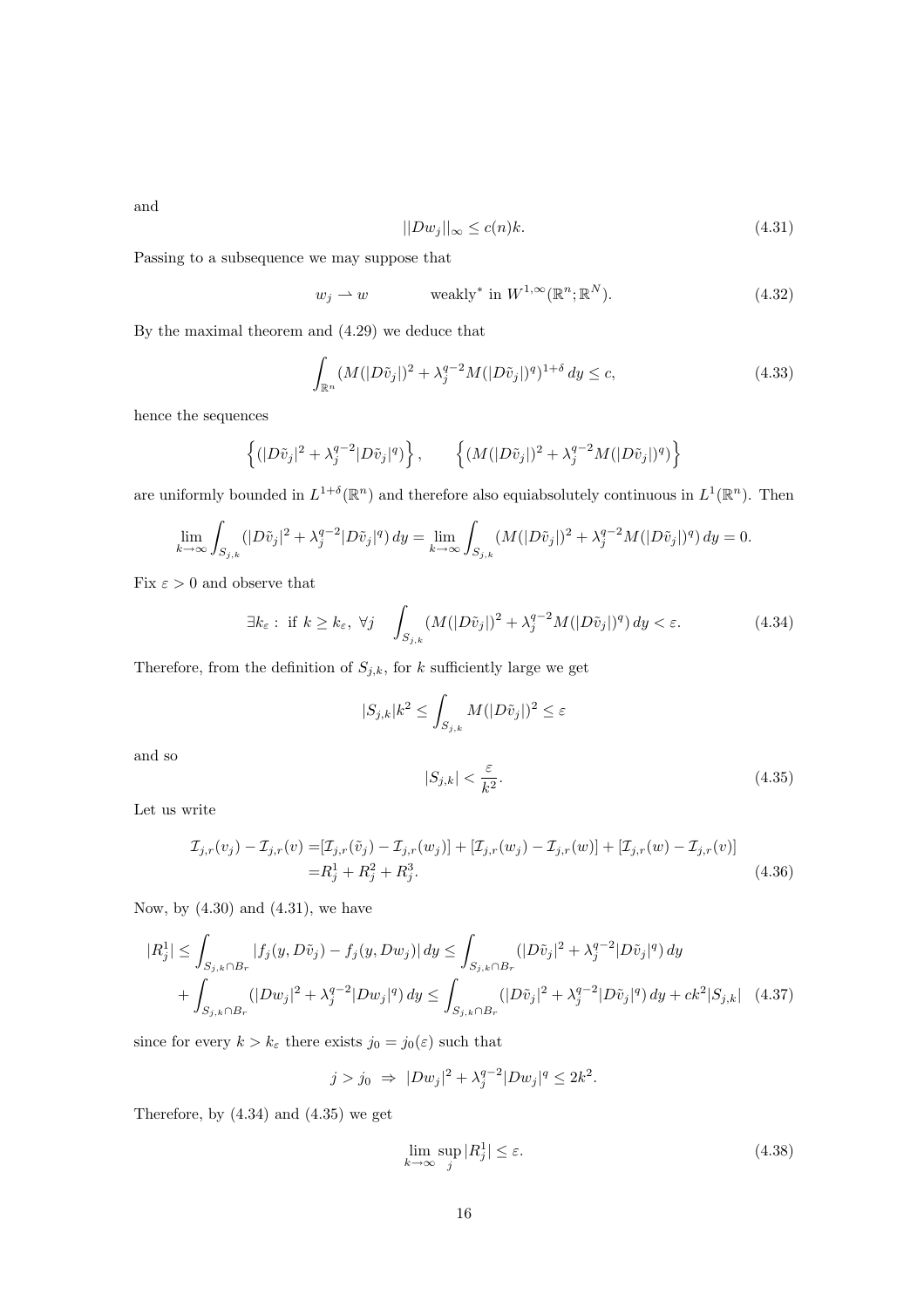Choose  $s < r$  and take  $\zeta$  a cut-off function between  $B_s$  and  $B_r$ . Define

$$
\psi_j = \zeta(w_j - w)
$$

and split  $R_j^2$  as follows:

$$
R_j^2 = [\mathcal{I}_{j,r}(w_j) - \mathcal{I}_{j,r}(w + \psi_j)] + [\mathcal{I}_{j,r}(w + \psi_j) - \mathcal{I}_{j,r}(w) - \mathcal{I}_{j,r}(\psi_j)] + \mathcal{I}_{j,r}(\psi_j)
$$
  
=  $R_j^4 + R_j^5 + R_j^6$ . (4.39)

Then, by (4.31), (4.32) and the growth conditions on  $f_j$ , we have

$$
|R_j^4| \leq \int_{B_r \backslash B_s} |f_j(y, Dw_j) - f_j(y, Dw + D\psi_j)| dy \leq \int_{B_r \backslash B_s} (|Dw_j|^2 + \lambda_j^{q-2} |Dw_j|^q) dy + \int_{B_r \backslash B_s} (|Dw|^2 + \lambda_j^{q-2} |Dw|^q) dy + \int_{B_r \backslash B_s} (|w - w_j|^2 + \lambda_j^{q-2} |w - w_j|^q) dy \leq c(k)|B_r \backslash B_s| + \int_{B_r \backslash B_s} (|w - w_j|^2 + \lambda_j^{q-2} |w - w_j|^q) dy.
$$
\n(4.40)

Using (4.32), we conclude that

$$
\limsup_{j} |R_j^4| \le c(k)|B_r \setminus B_s|.
$$
\n(4.41)

To bound  $R_j^5$ , we use the definition of  $f_j$  in order to have

$$
|R_j^5| = \int_{B_r} dy \int_0^1 \int_0^1 D^2 f(x_j + r_j y, A_j + s\lambda_j Dw + t\lambda_j D\psi_j) Dw D\psi_j ds dt.
$$
 (4.42)

Hence

$$
\limsup_{j} |R_j^5| = 0 \tag{4.43}
$$

thank to (4.32), since  $D^2f(x_j + r_jy, A_j + s\lambda_jDw + t\lambda_jD\psi_j)$  uniformly converges to  $D^2f(x_0, A)$ . On the other hand, by (I1), we get

$$
|R_j^6| = \mathcal{I}_{j,r}(\psi_j) = \int_{B_r} f_j(y, D\psi_j) dy \ge \int_{B_s} (|Dw_j - Dw|^2 + \lambda_j^{p-2} |Dw_j - Dw|^p) dy.
$$
 (4.44)

Therefore, passing possibly to a subsequence, we may suppose that  $\lim_j R_j^2$  exists and collecting estimates  $(4.41)$ ,  $(4.43)$  and  $(4.44)$ , we obtain

$$
\lim_{j} R_j^2 \ge \limsup_{j} \int_{B_s} (|Dw_j - Dw|^2 + \lambda_j^{p-2} |Dw_j - Dw|^p) dy - c(k)(r - s).
$$
 (4.45)

Setting  $S = \{y \in B_r : v(y) \neq w(y)\}\$  and  $\tilde{S} = S \cap \{y \in B_r : v(y) \neq \lim_j v_j(y)\}\$  we have  $|S| = |\tilde{S}|$ . We claim that

$$
|S| \le \frac{2\varepsilon}{k^2}.\tag{4.46}
$$

In fact, suppose by contradiction that  $|S| > \frac{2\varepsilon}{k^2}$ . Then by (4.35) for j large enough we would have

$$
|\tilde{S}\setminus S_{j,k}| > \frac{\varepsilon}{k^2}.
$$

But by Lemma 2.10 there exists  $\bar{y} \in B_r$  such that  $\bar{y} \in \tilde{S} \setminus S_{j,k}$  for infinitely many j and hence

$$
v(\bar{y}) = w(\bar{y})
$$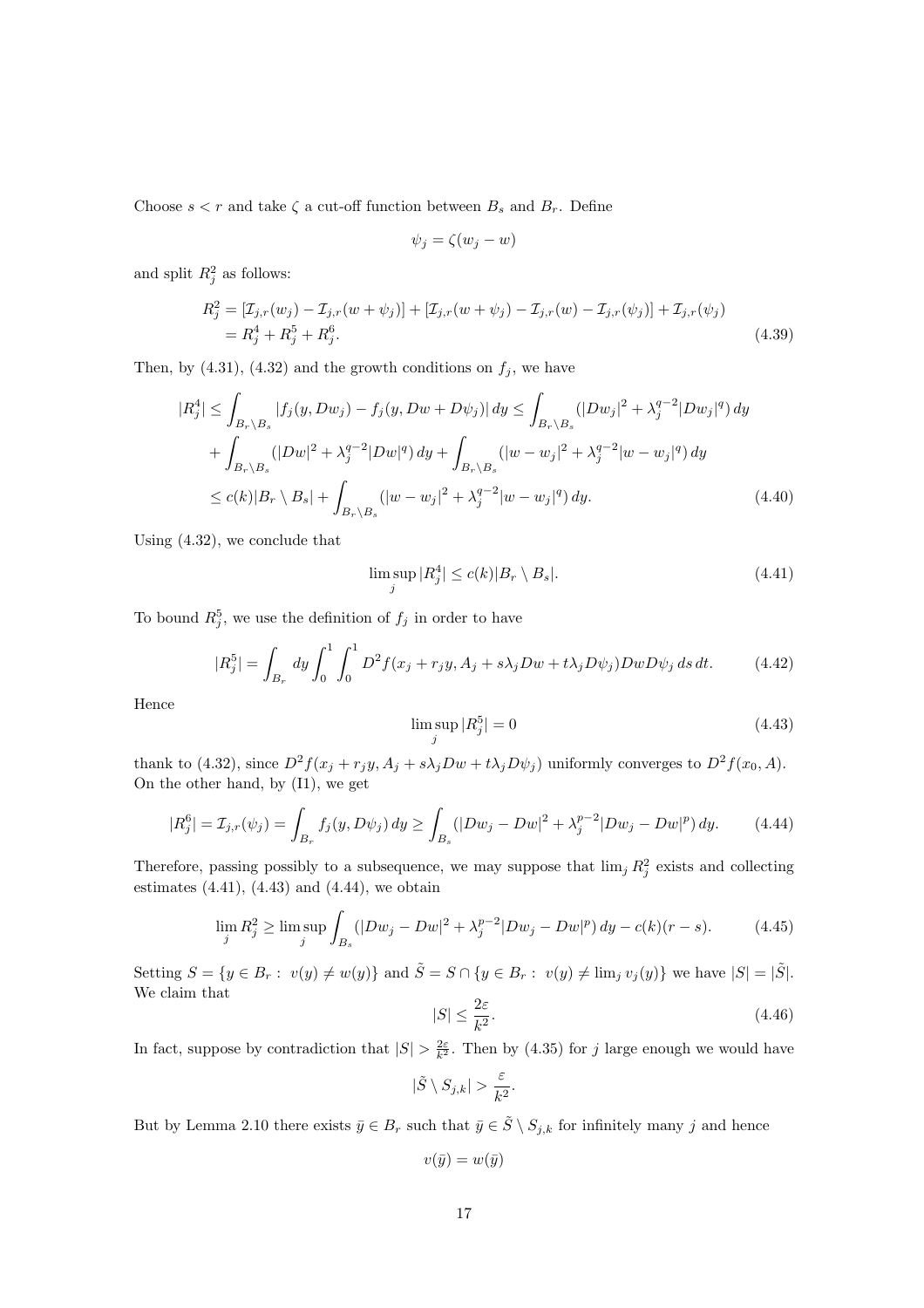and this is a contradiction. Since  $Dv = Dw$  in  $B_r \setminus S$ , we have

$$
|R_j^3| \le \int_{B_r \cap S} |f_j(y, Dw) - f_j(y, Dv)| dy \le \int_{B_r \cap S} (|Dw|^2 + \lambda_j^{q-2} |Dw|^q) dy
$$
  
+ 
$$
\int_{B_r \cap S} (|Dv|^2 + \lambda_j^{q-2} |Dv|^q) dy \le c|S| \le \frac{c\varepsilon}{k^2}.
$$
 (4.47)

Estimates  $(4.38)$ ,  $(4.45)$  and  $(4.47)$  leads us to

$$
\lim_{j} [\mathcal{I}_{j,r}(v_j) - \mathcal{I}_{j,r}(v)] \ge -\frac{c\varepsilon}{k^2} - c(k)(r - s) + \limsup_{j} \int_{B_s} (|Dw_j - Dw|^2 + \lambda_j^{p-2} |Dw_j - Dw|^p) dy. \tag{4.48}
$$

Now, if  $t < s < r$  we have that

$$
\int_{B_{\epsilon}} (|Dv_j - Dv|^2 + \lambda_j^{p-2} |Dv_j - Dv|^p) dy \le \int_{B_s} (|Dw_j - Dw|^2 + \lambda_j^{p-2} |Dw_j - Dw|^p) dy
$$
  
+ 
$$
\int_{B_s} (|Dw_j - Dv_j|^2 + \lambda_j^{p-2} |Dw_j - Dv_j|^p) dy + \int_{B_s} (|Dw - Dv|^2 + \lambda_j^{p-2} |Dw - Dv|^p) dy. \tag{4.49}
$$

Last two integrals in (4.49) can be treated exactly as  $R_j^1$  and  $R_j^3$  thus leading to

$$
\lim_{j} [\mathcal{I}_{j,r}(v_j) - \mathcal{I}_{j,r}(v)] \ge -\frac{c\varepsilon}{k^2} - c(k)(r - s) + \limsup_{j} \int_{B_t} (|Dv_j - Dv|^2 + \lambda_j^{p-2} |Dv_j - Dv|^p) dy. \tag{4.50}
$$

The desired estimate follows letting first  $s \to r$  and then  $k \to \infty$  in (4.50).

### Step 7. Conclusion

From previous two steps we can conclude that

$$
\lim_{j} \int_{B_r} |Dv - Dv_j|^2 + \lambda_j^{p-2} |Dv - Dv_j|^p = 0.
$$
\n(4.51)

 $\Box$ 

The conclusion follows observing that

$$
\lim_{j} \frac{U(x_{j}, \tau r_{j})}{\lambda_{j}^{2}} = \lim_{j} \frac{1}{\lambda_{j}^{2}} \int_{B_{\tau r_{j}}(x)} (|Du - (Du)_{\tau r_{j}}|^{2} + |Du - (Du)_{\tau r_{j}}|^{p}) dy + \lim_{j} \frac{\tau^{\beta} r_{j}^{\beta}}{\lambda_{j}^{2}}
$$
\n
$$
\leq \lim_{j} \int_{B_{\tau}(0)} (|Dv_{j} - (Dv_{j})_{\tau}|^{2} + \lambda_{j}^{p-2} |Dv_{j} - (Dv_{j})_{\tau}|^{p}) dy + \tau^{\beta}
$$
\n
$$
= \lim_{j} \int_{B_{\tau}(0)} (|Dv_{j} - Dv|^{2} + \lambda_{j}^{p-2} |Dv_{j} - Dv|^{p}) dy
$$
\n
$$
+ \lim_{j} \int_{B_{\tau}(0)} (|(Dv_{j})_{\tau} - (Dv)_{\tau}|^{2} + \lambda_{j}^{p-2} |(Dv_{j})_{\tau} - (Dv)_{\tau}|^{p}) dy
$$
\n
$$
+ \lim_{j} \int_{B_{\tau}(0)} (|Dv - (Dv)_{\tau}|^{2} + \lambda_{j}^{p-2} |Dv - (Dv)_{\tau}|^{p}) dy + \tau^{\beta}
$$
\n
$$
\leq \int_{B_{\tau}(0)} |Dv - (Dv)_{\tau}|^{2} dy \leq c_{M} \tau^{2} + \tau^{\beta} \leq c_{M} \tau^{\beta}, \qquad (4.52)
$$

since the first integral vanishes as  $j \to +\infty$  thanks to (4.51), the second one vanishes since  $(Dv_j)_\tau \to$  $(Dv)_{\tau}$  as  $j \to +\infty$ ,

$$
\lambda_j^{p-2} |Dv - (Dv)_\tau|^p \le c\lambda^{p-2}
$$

vanishes as  $j \to +\infty$  and thanks to (4.5)

$$
\lim_{j \to +\infty} \frac{\tau^{\beta} r_j^{\beta}}{\lambda_j^2} \leq \tau^{\beta}.
$$

Estimate (4.52) is a contradiction if we choose  $\tilde{c}(M) > c_M$  and this concludes the proof.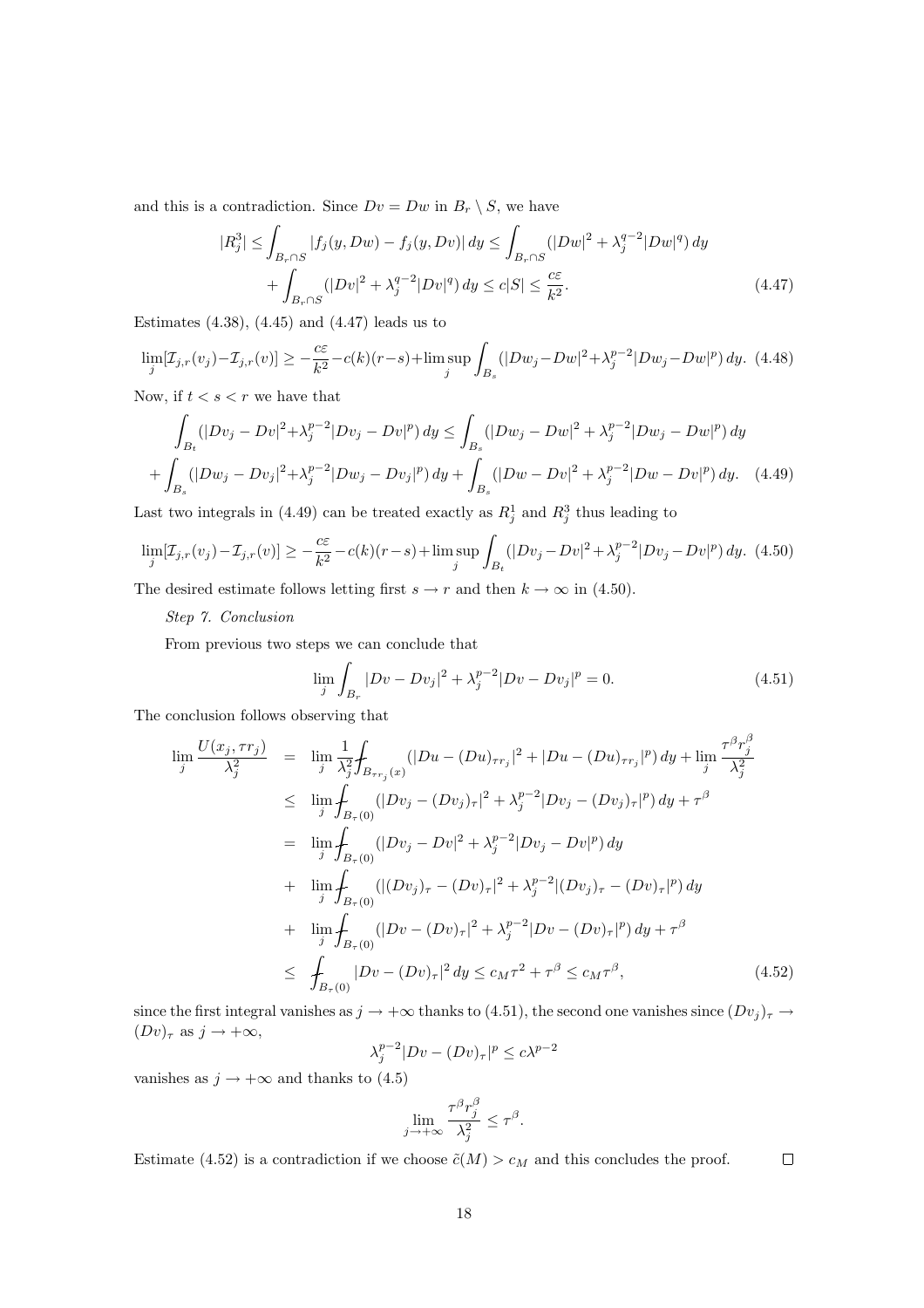The proof of Theorem 1.1 now follows by a standard iteration procedure, see [?]. The following proof of Theorem 1.2 is an immediate corollary of the higher differentiability result for the gradient of minimizers of  $\mathcal F$  that can be inferred from the proof of the Proposition 3.1 (see (3.7)) or from the proof of Theorem 4 in [10].

*Proof.* (of Theorem 1.2) The singular set  $\Sigma$  of minimizers of F turns out to be contained in the set

$$
\Sigma_0:=\left\{x\in\Omega: \limsup_{\rho\to 0^+}\int_{B(x,\rho)}|Du(y)-(Du)_{x,\rho}|^p\ dy>0\right\}\cup\left\{x\in\Omega: \limsup_{\rho\to 0^+}|(Du)_{x,\rho}|=+\infty\right\}.
$$

 $\Box$ 

Hence Lemma 2.7 applies in order to conclude the proof.

# References

- [1] Acerbi, E., Fusco, N. : A regularity theorem for minimizers of quasiconvex integrals, Arch. Rat. Mech Anal., vol. 99, 1987, pp. 261-281.
- [2] Acerbi, E., Fusco, N. : An approximate lemma for  $W^{1,p}$  functions, Proceedings of the Symposium on Material Instabilities and Continuum Mechanics, ed. J. Ball, pp .1-5 (Oxford Science Press, 1986).
- [3] Acerbi, E., Fusco, N. : *Local regularity for minimizers of non convex integrals*, Ann. Sc. Norm. Sup. Pisa, IV serie, vol. 16, n. 4, 1989, pp. 603-636.
- [4] Acerbi, E., Fusco, N. :Partial regularity under anisotropic (p,q)-growth conditions, J. of Diff. Equations, vol. 107, 1994, pp. 46-67.
- [5] Adams, R.A.:Sobolev Spaces, Academic Press, New York, 1975.
- [6] Bildhauer, M., Fuchs, M.:  $C^{1,\alpha}$ -solutions to non-autonomous anisotropic variational problems, Calc. Var., vol. 24(3), 2005, pp. 309-340.
- [7] De Maria, B., Passarelli di Napoli, A.: Partial regularity for non autonomous functionals with non standard subquadratic growth conditions, In preparation.
- [8] Esposito, L., Leonetti, F., Mingione, G.: Higher Integrability for minimizers of integral functionals with  $(p,q)$  growth, Journal of Differential Equations, vol. 157, 1999, pp. 414-438.
- [9] Esposito, L., Leonetti, F., Mingione, G.: Regularity results for minimizers of irregular integrals with  $(p,q)$  growth, Forum Mathematicum, vol. 14, 2002, pp. 245-272.
- [10] Esposito, L., Leonetti, F., Mingione, G.: Sharp regularity for functionals with  $(p,q)$  growth, Journal of Differential Equations, vol. 204, 2004, pp. 5-55.
- [11] Fusco, N., Sbordone, C.: Higher integrability of the gradient of minimizers of functionals with non standard growth conditions, Comm. on Pure and Appl. Math., vol. 43, 1990, pp. 673-683.
- [12] Giaquinta, M.:Growth conditions and regularity, a counterexample, Manuscripta Math., vol. 59, 1987, pp. 245-248.
- [13] Giusti, E.: Direct methods in the calculus of variations, World Scientific, River Edge, NJ, 2003.